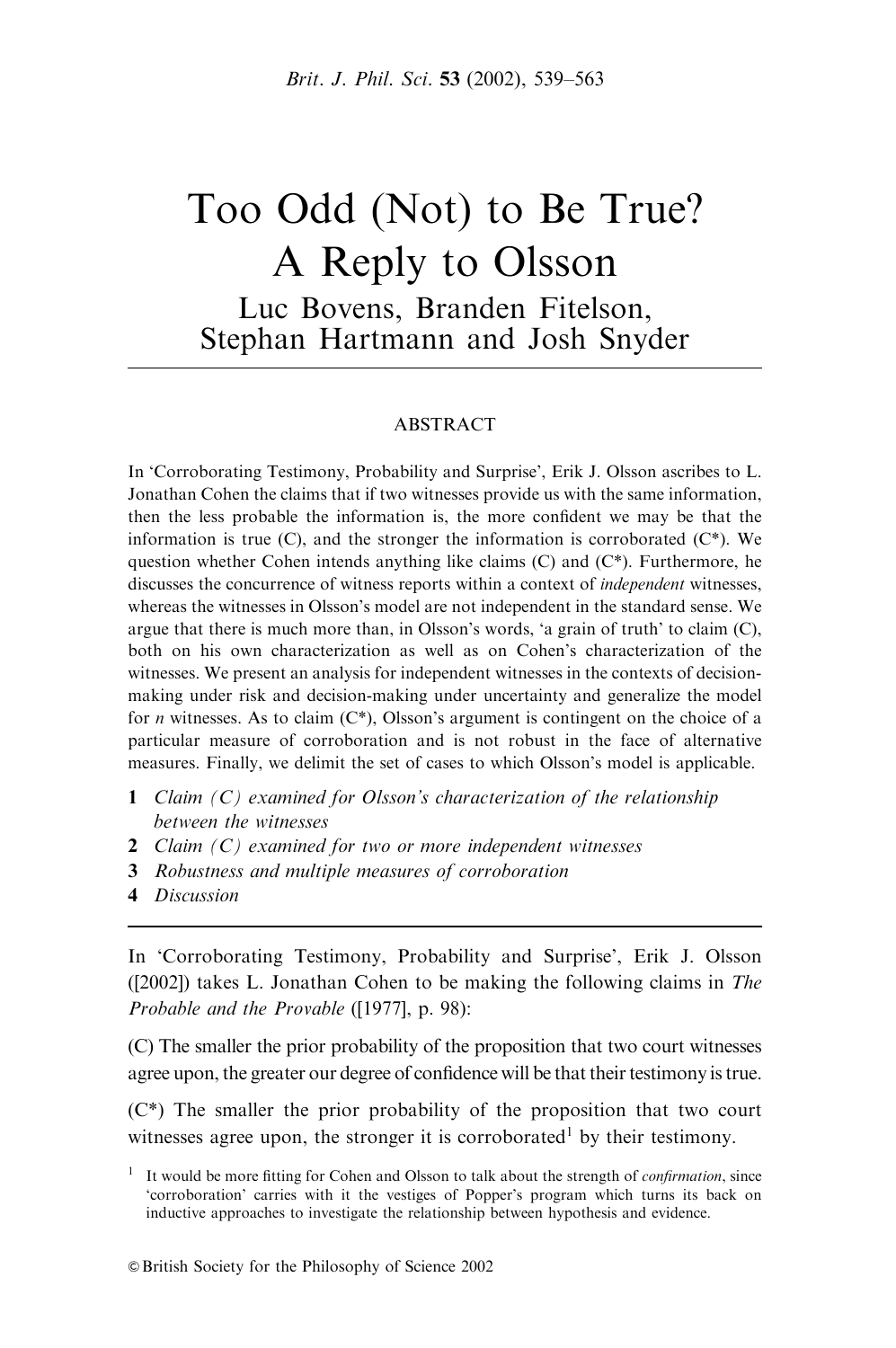Olsson constructs a clever and elegant model to assess under what conditions these claims are true. The upshot of his argument is that there is only 'a grain of truth' in claim (C): the claim is not 'correct as it stands  $[\dots]$ , not even under a charitable rendering'. Claim  $(C^*)$  purportedly holds only if we make certain special assumptions about our epistemic status with respect to the reliability of the witnesses.

The first question that concerns us is whether Cohen really intends to be making claims like  $(C)$  and  $(C^*)$ . Let us look at the pages preceding the ones from which Olsson draws his quotes. Cohen is trying to give an account of the fact that concurring reports (i.e. reports with the same content) from independent witnesses corroborate what is being reported to a greater extent than a single report does. He discusses Boole's account of this fact, which originated in Jakob Bernoulli's Ars conjectandi. Either the two witnesses whose reports concur are truth-tellers or they are liars. Let the chance that they are truth-tellers be  $p$  and  $q$  for the respective witnesses. If the witnesses have a choice between reporting one of two options, then their reports will concur if and only if they are both telling the truth or they are both lying. Hence, the chance that they are both truth-tellers given that their reports concur is:

$$
P(\text{Truth-Tellers}|\text{Concurrency}) = \frac{P(\text{Truth-Tellers & Concurrency})}{P(\text{Concurrency})}
$$
\n
$$
= \frac{P(\text{Truth-Tellers})}{P(\text{Truth-Tellers or Lians})}
$$
\n
$$
= \frac{pq}{pq + (1 - p)(1 - q)}
$$

Notice, however, that the chance that we are dealing with truth-tellers goes up as the number of reports increases from one to two if and only if  $p$ ,  $q > 0.50$  on Boole's formula. Cohen objects to this result. He envisions two independent witnesses who are rather unreliable, i.e.  $p, q < 0.50$ . If their reports are concurring, then 'Boole's formula produces a lower probability for their joint veracity, whereas normal juries would assign a higher one' (*ibid.*, p. 96). Indeed, if  $p = q = 0.20$ , then it is easy to verify that the chance that two witness reports rather than one witness report is true goes down from 0.20 to approximately 0.06 on Boole's formula. The reason that the formula fails is that there are not just two options in a typical case of witness reports in court, but 'so many different things can be said instead of the truth' (*ibid.*, p. 97). Hence, the chance that two liars will produce concurring reports is no longer  $(1 - p)(1 - q)$ , but much lower.

It is in this context that we should assess the claim of Cohen quoted by Olsson: 'Where agreement is relatively improbable (because so many different things might be said), what is agreed is more probably true' (ibid., p. 98). The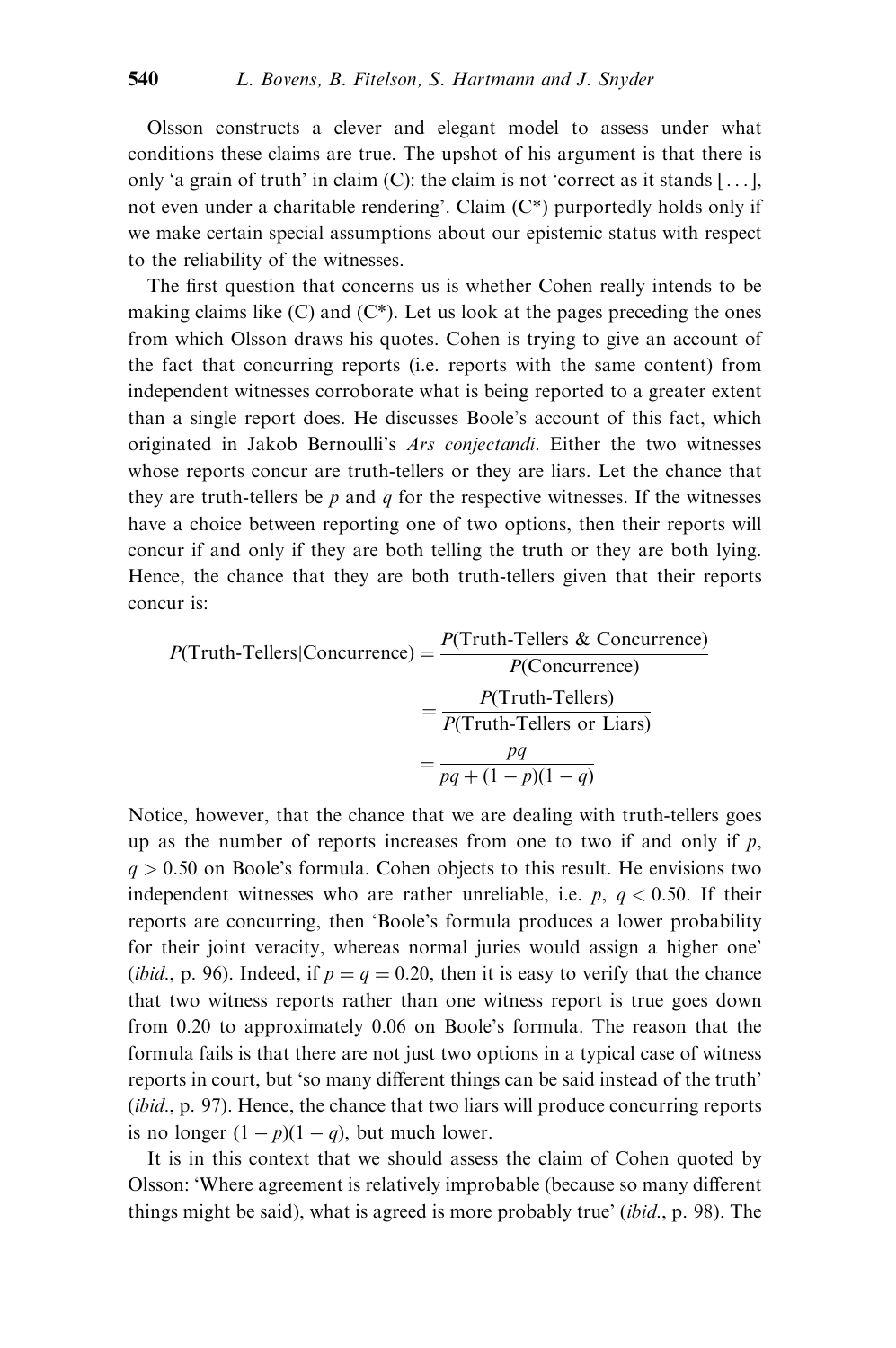question is: more probably true than when? More probably true than when the agreement had been less improbable (because there were fewer things to say)? This is Olsson's way of filling in the ellipsis. Or more probably true than when there had been only one witness report? This is the comparison that Cohen intended. Cohen is arguing that concurring reports yield a higher degree of confidence that what is reported is true than does a single report. This is so even when the chance that the witnesses are reliable is relatively low. The reason that Boole's formula fails in this context is that it is typically not the case in court proceedings that 'the domain of possibilities is a binary one' (ibid., p. 97). Cohen then goes on to develop his own account and lays out a set of sufficient conditions for concurring reports to yield a higher degree of confidence than a single report.

But we are not sticklers for textual interpretation. Although it is not what Cohen had in mind, claims  $(C)$  and  $(C^*)$  do seem to square with a certain intuition and it is worth investigating whether we can give a probabilistic account of this intuition.

There is a second caveat. Olsson chooses to model claims  $(C)$  and  $(C^*)$  for witnesses who are both either fully reliable or fully unreliable. But Cohen is discussing court witnesses who are independent whereas the witnesses in Olsson's set-up are not independent in the standard sense of the term. Nonetheless, it is interesting to see whether there is indeed no more than a grain of truth to claim (C) for witnesses who are either both reliable or both unreliable.

In Section 1, we defend claim (C) against Olsson's charge while adopting his own probabilistic characterization of the relationship between the witnesses. In Section 2, we defend claim (C) against Olsson's charge while respecting the stipulation that the witnesses are independent. In Section 3, we focus on claim  $(C^*)$ . Olsson's argument points to an interesting feature in confirmation theory. A wide range of measures of corroboration (or measures of confirmation, support, relevance, weight-of-evidence, . . .) have been developed and defended in the literature. These measures behave very differently as a function of the prior probability of the hypothesis. Olsson argues against claim  $(C^*)$  by focusing on one such measure. We will show that his conclusion is not robust in the face of alternative measures. In Section 4, we sketch some historical background of 'too odd not to be true' reasoning and argue that Olsson's model only applies to a restricted set of cases.

# 1 Claim (C) examined for Olsson's characterization of the relationship between the witnesses

Cohen discusses concurring reports for propositions that are relatively improbable. It is fair to say that a claim is relatively improbable only if—at the very least—it is less probable than not. This is also in keeping with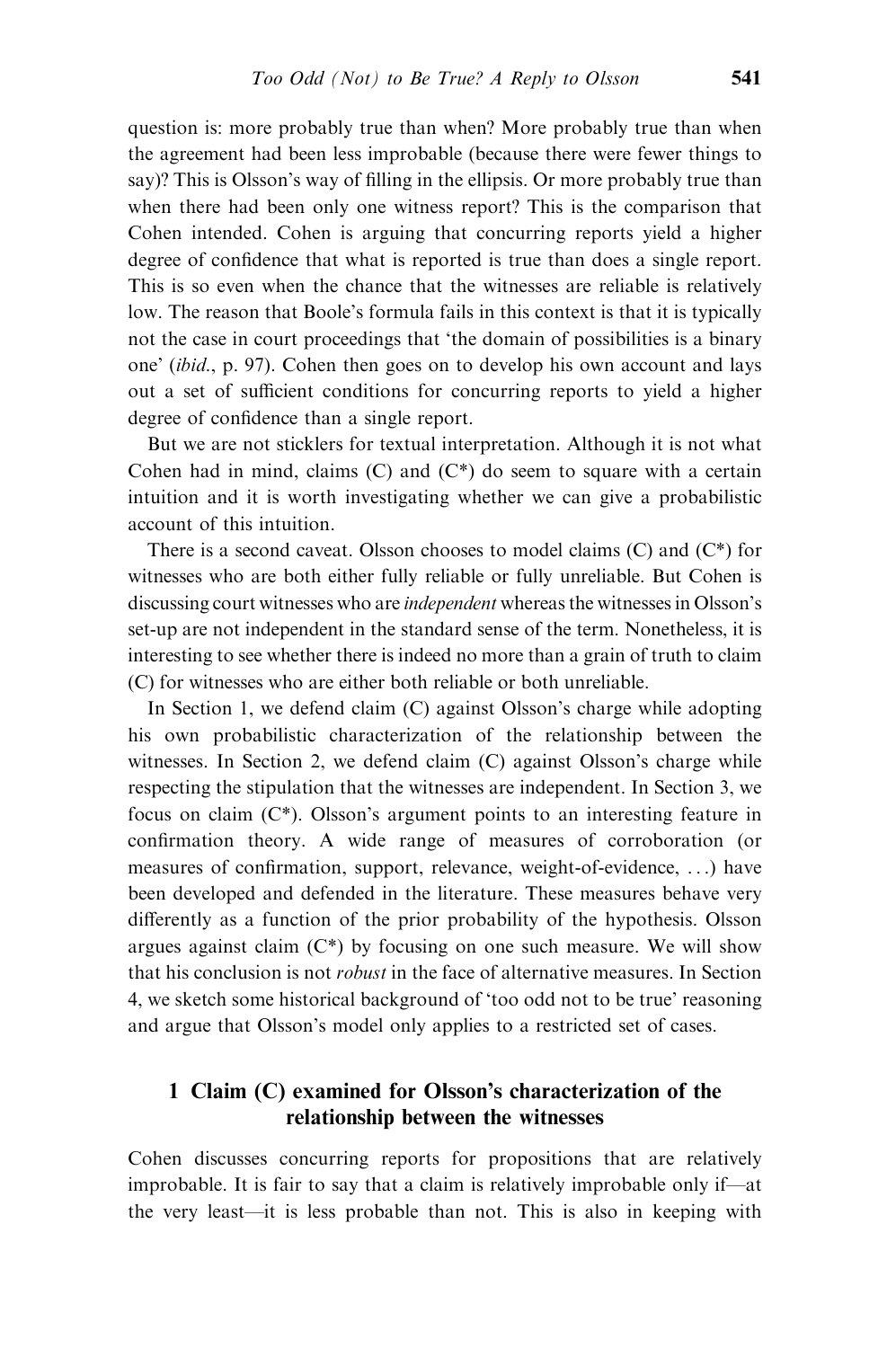Cohen's examples. He points to examples where there are multiple equally plausible suspects for a crime. In Section 3, Olsson shows that claim (C) does not hold when we know the degree of reliability of the witnesses. This is fair enough and entirely in the spirit of the context that Cohen is discussing. In medicine, we often have knowledge of the percentage of false positives and false negatives (and hence of the reliability) of medical tests that 'bear witness' of some disease. However, we do not have any such knowledge at our disposal in a court situation. Olsson shows that a substantially weaker version of (C) holds true when the reliability of the witnesses is unknown. This he takes to be the grain of truth in claim (C). We will argue that, his results notwithstanding, there is significantly more than just a grain.

Cohen's quotes concerning concurring reports occur within the context of two *independent* witnesses.<sup>2</sup> Smith and Jones are independent witnesses in the standard sense of the term<sup>3</sup> if and only if the following condition holds (Bovens and Hartmann [2002], p. 37; Earman [2000], p. 57; Fitelson [2001a], pp. 127–30):

$$
P(Ei|H, Ej) = P(Ei|H) for i, j = 1, 2 and i \neq j
$$
 (1)

$$
P(\mathbf{E}_i|\neg\mathbf{H},\,\mathbf{E}_j) = P(\mathbf{E}_i|\neg\mathbf{H}) \text{ for } i, j = 1, 2 \text{ and } i \neq j \tag{2}
$$

Olsson examines claim (C) for witnesses who do not satisfy these independence conditions. There are two crucial features to Olsson's set-up.

<sup>3</sup> Cohen also subscribes to this conception of independent witnesses. First, he argues that the reports of the witnesses can only be causally connected through the truth of what is testified: there should be 'no special reason', i.e. other than the truth of what is testified, 'to suppose that the two testimonies would be identical' ([1977], p. 94). Hence, if we know the truth-value of what is testified, i.e. the truth-value of H, then learning that one witness testified that H should not affect the chance that the other witness testified that H. Second, when Cohen lays out sufficient conditions for corroboration, his conditions (4) and (5) ([1977], p. 104) are entailed by our conditions (1) and (2), respectively: Cohen argues that we do not need strict independence, but there may also be negative relevance between the reports, given that H is false, and there may also positive relevance between the reports, given that H is true, for corroboration to occur. Finally, for readers who are familiar with the graphical representation of conditional independence structures in Bayesian Networks, the structure of Olsson's set-up for unknown reliability can be represented by a Bayesian Network with four nodes, one for the hypothesis, one for the reliability of the witnesses, and a node for the report of each witness. There are arrows from the hypothesis and from the reliability to the witness reports. The causal link between the reports is not only through the hypothesis as a confounder, but also through the reliability as a confounder: hence, the causal link between the reports is not only through 'the truth of what is testified'. Independence requires that there is no other causal link than through the hypothesis as a confounder. In our set-up for independent witnesses, we have five nodes one for the hypothesis, one for the report of each witness, and one for the reliability of each witness. There are arrows from the hypothesis to the reports and from the reliability of the witnesses to their respective reports. The only causal link between the reports is through the hypothesis as a confounder.

 $2^{\circ}$  Cohen goes on to show that a set of conditions that are weaker than independence is sufficient for concurring reports to yield a higher degree of confidence than a single report ([1977], pp. 101–7). It is easy to show that Olsson's set-up does not satisfy these conditions either. However Cohen's conditions are not necessary conditions and it can be shown that concurring reports will also yield a higher degree of confidence than a single report in Olsson's set-up.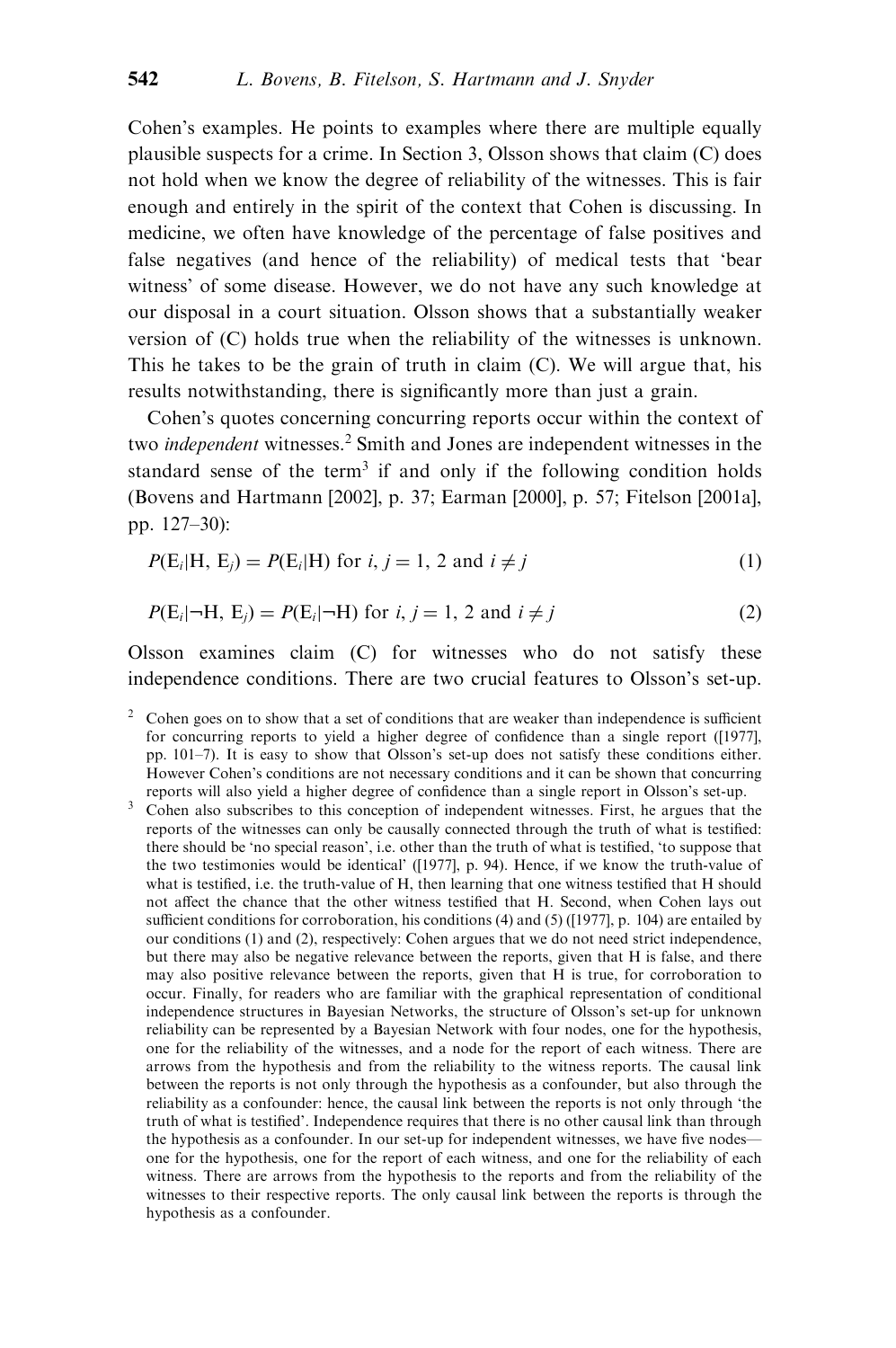First, either both witnesses are reliable (R) or both witnesses are not reliable (U). Hence,  $P(U) = 1 - P(R)$ . Second, if they are reliable, they are truthtellers, and if they are not reliable, then the chance that they will incriminate Forbes is equal to the prior probability that Forbes committed the crime. The assumptions of the model are captured in premises (i) through (viii) in Section 5 in Olsson: for *i*,  $j = 1$ , 2 and  $i \neq j$ , (i)  $P(E_i|H, R) = 1$ ; (ii)  $P(E_i|\neg H, R) = 0$ ; (iii)  $P(E_i|H, U) = P(H)$ ; (iv)  $P(E_i|\neg H, U) = P(H)$ ; (v)  $P(E_i|H, U, E_i) =$  $P(E_i|H, U)$ ; (vi)  $P(E_i|\neg H, U, E_i) = P(E_i|\neg H, U)$ ; (vii)  $P(R|H) = P(R) =$  $P(R|\neg H)$ ; (viii)  $P(U|H) = P(U) = P(U|\neg H)$ .<sup>4</sup> To see that Olsson's witnesses are not independent, consider the following two theorems. (All theorems are proven in the Appendix.)

**Theorem 1** If (i) through (viii), then  $P(E_i|H, E_i) > P(E_i|H)$  for i, j = 1, 2 and  $i \neq j$ .

**Theorem 2** If (i) through (viii), then  $P(E_i|\neg H, E_j) > P(E_i|\neg H)$  for i, j = 1, 2 and  $i \neq j$ .

Obviously theorems 1 and 2 conflict with (1) and (2). However, Olsson's setup is not without interest: we may well wish to know whether claim (C) holds up when both witnesses are either fully reliable or fully unreliable. Let the prior probability that the witnesses are fully reliable be  $P(R) = r$ ; the prior probability that Forbes committed the crime be  $P(H) = h$ , and the posterior probability that Forbes committed the crime after having learned from both witnesses that he committed the crime be  $P(H|E_1, E_2) = h^*$ . To assess Olsson's claim that there is only a grain of truth in claim (C), picture a box in which h is plotted against r. The variable r is contained in the open set  $(0, 1)$ , while h is contained in the open set  $(0, 0.5)$ , since we are only interested in relatively improbable propositions. What we want to know is the following. For which pairs  $(r, h)$  in this box does claim  $(C)$  hold? In other words, for which pairs  $(r, h)$  can it be said that if the prior probability h had been lower, then the posterior probability  $h^*$  would have been higher, for the particular value of the variable  $r$ . If there is only a grain of truth to  $(C)$ , then this should become evident when we determine the area in the box where (C) is true.

So let us turn to this task. Olsson derives a formula to calculate the posterior probability  $h^{*5}$ . We introduce the convention that  $\bar{x}$  stands for  $(1 - x)$  for any probability value x. Olsson's formula (U6) can be written as

<sup>4</sup> Note that the conditional probabilities are defined only if we assume that the probability distribution over the random variables H (whose values are H and  $-H$ ) and R (whose values are  $R$  and  $\neg R$ ) is non-extreme. We adopt this assumption throughout the paper.

<sup>5</sup> Compare Theorem 1 in Bovens and Hartmann ([2002]) within the context of confirmation with multiple unreliable instruments. The expression in this theorem contains three more variables, but if the hypothesis is tested directly, then  $p = 1$  and  $q = 0$ , and if an unreliable instrument randomizes at  $a = h$ , then one obtain the same results.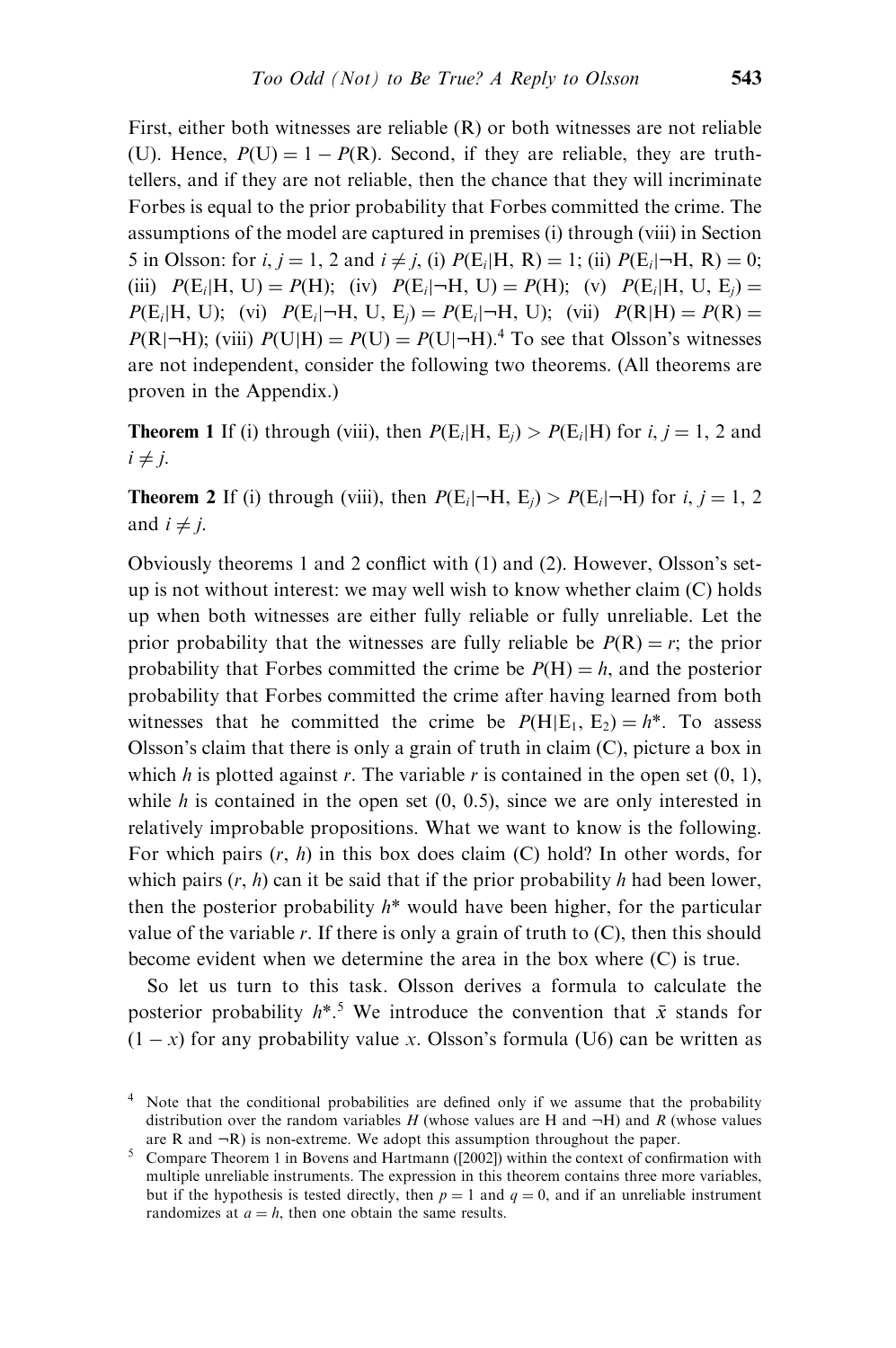$$
h^* = \frac{r + h^2 \bar{r}}{r + h \bar{r}}.
$$
\n<sup>(3)</sup>

Olsson's Figure 2 shows that for  $r = 0.10$ , there is only a very small range of values of h for which the posterior probability  $h^*$  is a decreasing function of h. The grain of truth that he recognizes in claim  $(C)$  is that for any value of r, there is a range of values in which the posterior probability  $h^*$  is indeed a decreasing function of h.

But is this just a grain of truth? Indeed, what Olsson's example shows is that there are some cases in which claim (C) holds true. But to assess the breadth of this claim, we need to turn his analysis one small notch further. In Olsson's Figure 2, we see that the posterior probability  $h^*$  has a minimum for some value of h, when  $r = 0.10$ . To the left of this minimum the claim is true, and to the right of this minimum the claim is false. So we need to find the minimum for each value of  $r \in (0, 1)$ . How do we find the minimum in Olsson's Figure 2? The standard technique to do so is to take the partial derivative of  $h^*$  with respect to  $h$ ,

$$
\frac{\partial h^*}{\partial h} = \bar{r} \frac{h^2 - \bar{h}^2 r}{(r + h\bar{r})^2},\tag{4}
$$

and to set this partial derivative to 0 and solve for  $h$ . The solution for  $h$ ,  $r \in (0, 1)$  is

$$
h_{\min} = \frac{\sqrt{r}}{1 + \sqrt{r}}.\tag{5}
$$

For  $r = 0.10$ , this solution yields  $h_{\text{min}} < 0.24$ , which is indeed where the curve in the graph in Olsson's Figure 2 reaches its minimum.<sup>6</sup> We plot the function in (5) to determine the minima for any value of  $r \in (0, 1)$  in Figure 1. For value pairs of  $(r, h)$  underneath this curve, claim  $(C)$  turns out to be true. Olsson is correct that we need to impose certain constraints on this claim, but it seems to us that given the relative size of the area underneath the curve, there is not just a grain of truth, but rather a heap of truth to claim (C).

Furthermore, we have interpreted relative improbability as being less probable than not. But the case that Cohen has in mind is a case in which the court witnesses identify a suspect 'out of so many possible criminals' (op. cit., p. 98). In this case, we need to consider the area under the curve under the constraint that  $h = 1/n$ , when there are *n* equally probable suspects. For

$$
\frac{\partial^2 h^*}{\partial h^2} = \frac{2r\bar{r}}{(r + h\bar{r})^3}
$$

which is positive for  $r \in (0, 1)$ .

<sup>&</sup>lt;sup>6</sup> To assure ourselves that this solution yields a minimum rather than a maximum over  $r \in (0, 1)$ , observe that the second derivative of  $h^*$  with respect to h is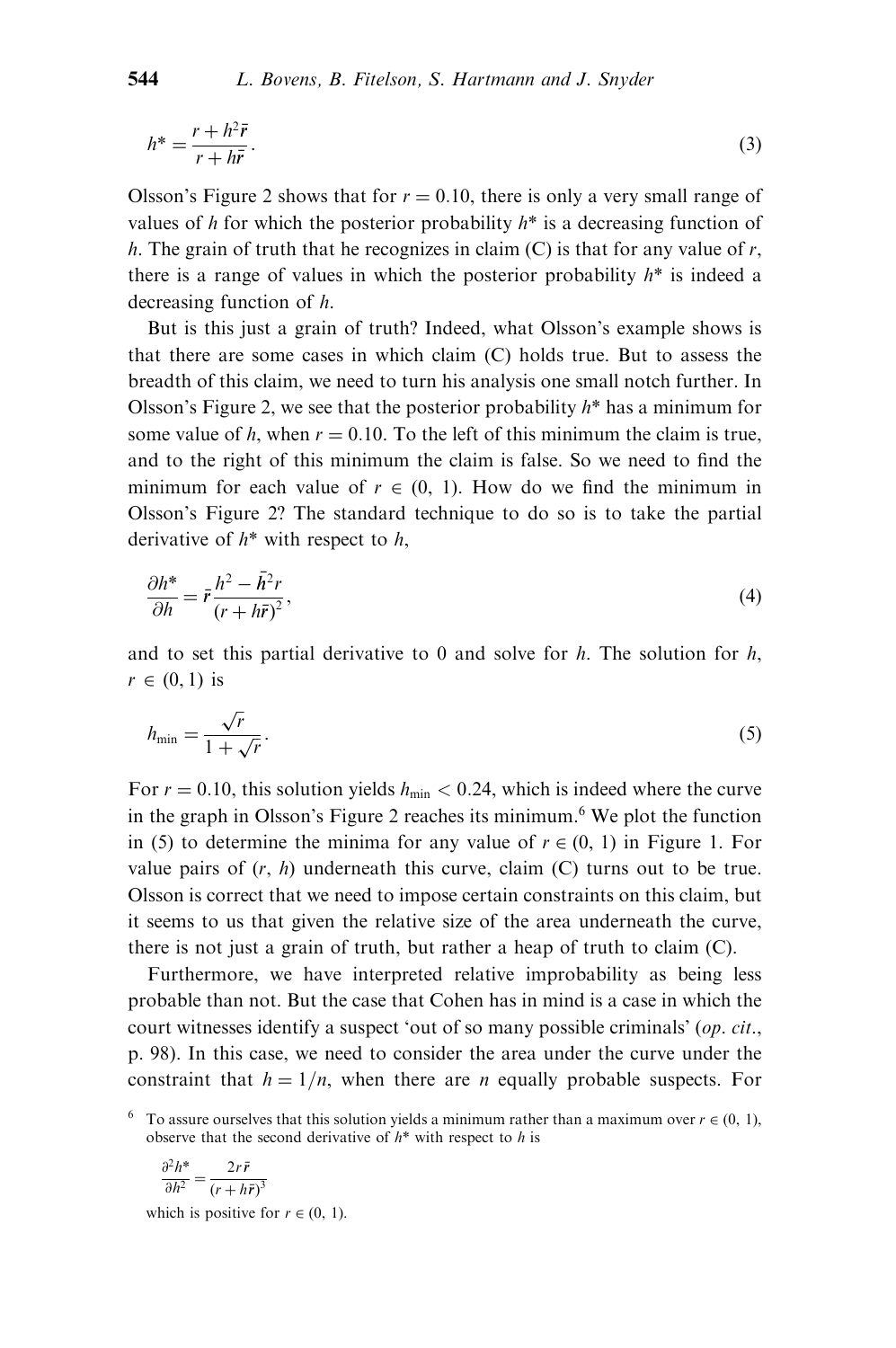

Figure 1. The space under the curve represents all points in which the posterior probability of the hypothesis is a decreasing function of the prior probability of the hypothesis when the witnesses are either both reliable or both unreliable.

example, let  $n = 10$ . Solving equation (5) for  $h = 0.10$ , we learn that claim (C) holds true as long as we let  $r > 0.012$ . In other words, for ten or more suspects, claim (C) is true, as long as our degree of confidence that both of our informers are reliable is greater than . . . a mere 1.2%. It seems to us that Olsson has built a model that supports claim (C) under the very plausible assumption that the witnesses are at least minimally reliable, rather than a model that uncovers merely a grain of truth in (C).

One more step in the analysis reveals even more support for claim (C). Unlike for medical tests, it is quite common that we do not have an accurate assessment of the reliability of court witnesses. This is why Olsson conducts his analysis within the framework of *decision-making under risk*: we assign different probabilities to whether the witness is reliable or not. But in reality, we are often not even capable of making *this* assessment. Rather, the situation is one of *decision-making under uncertainty*: we have no clue whatsoever about the chance that the witness is reliable or not. One approach is to invoke the principle of indifference at this point. Let  $r$  be a continuous variable whose values range from 0 (for certainty that the witnesses are fully unreliable) to 1 (for certainty that the witnesses are fully reliable). We construct a uniform distribution over r. If we really have no clue how reliable the witnesses are, in the sense that we take any value of  $r$  to be equally probable, then for what values of  $h$  does claim (C) hold true? We first calculate the expected value of  $h^*$  for each value of h, under the supposition that there is a uniform distribution over r: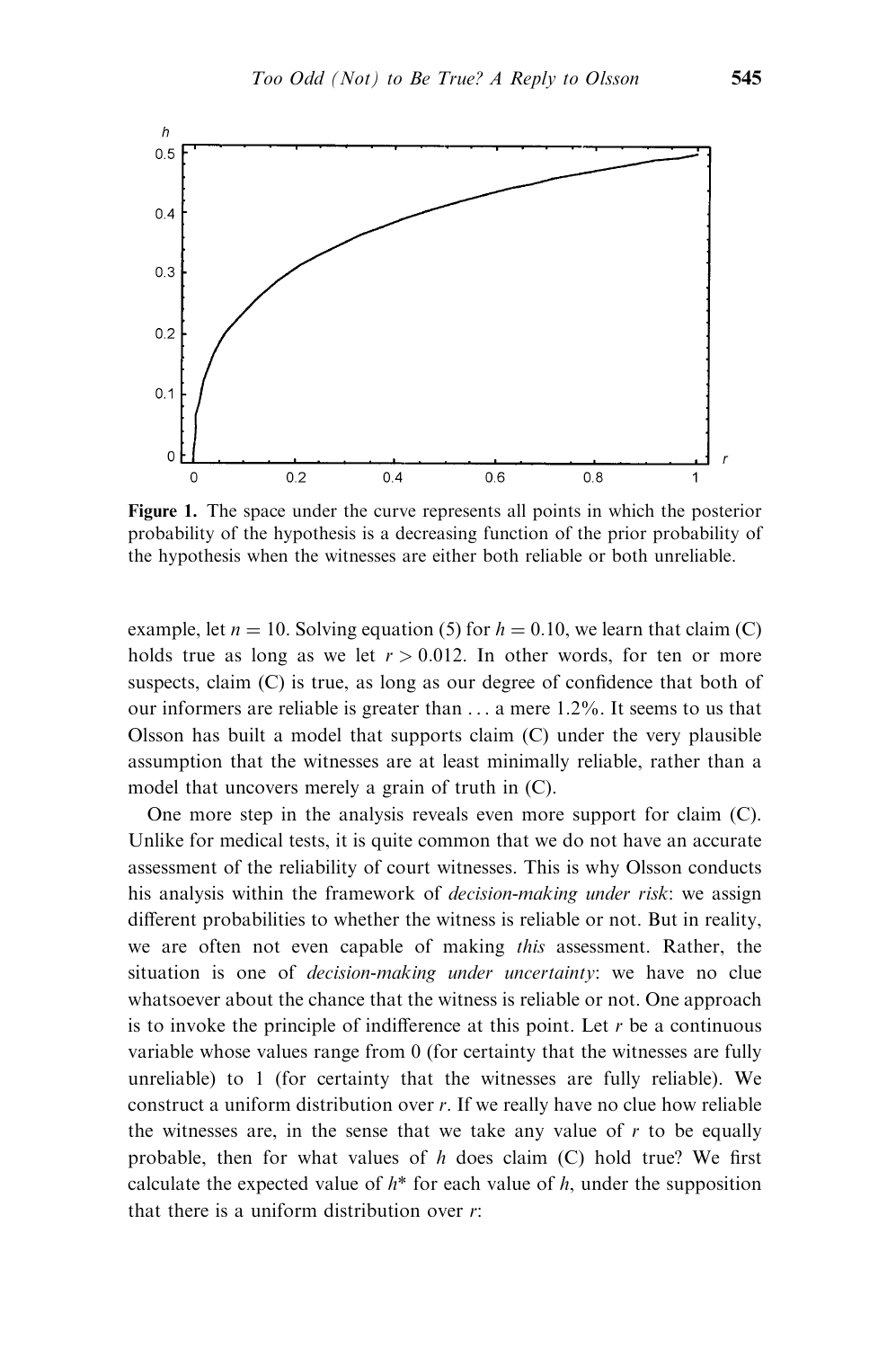$$
\langle h^* \rangle = \int_0^1 \frac{r + h^2 \bar{r}}{r + h \bar{r}} dr = \bar{h}^{-1} (1 - h^2 + h \ln(h)) \quad \text{for } h \in (0, 1)
$$
 (6)

To calculate the minimum, we take the derivative of this function with respect to  $h$ .

$$
\frac{d\langle h^* \rangle}{dh} = \bar{h}^{-2}(h^2 - 3h + \ln(h) + 2)
$$
 (7)

set this derivative equal to 0 and solve numerically for  $h \in (0, 1)$ :

$$
h_{\min} \approx 0.32\tag{8}
$$

Hence, if we have no clue whatsoever about the reliability of the witnesses and there are more than three equally probable suspects (so that the prior probability that a particular suspect committed the crime is no greater than 0.25, and thus less than 0.32), then claim (C) holds. The less probable the information is that the witnesses agree upon, the greater our degree of confidence will be that the information is true. Considering that Cohen is interested in a scenario in which there is a wide range of  $n$  suspects, it is not an overly charitable read to set the number of suspects at  $n > 3$ . Furthermore, our judgment about the reliability of a witness in a court is typically a judgment neither under certainty nor under risk, but rather under uncertainty. If we build these plausible assumptions into Olsson's analysis, then the model provides direct validation for claim (C).

#### 2 Claim (C) examined for two or more independent witnesses

What happens when we run Olsson's analysis for witnesses who are genuinely independent, i.e. who satisfy our conditions (1) and (2) in Section 1? Let us follow the same route of analysis for independent witnesses. In the Appendix we have calculated the posterior probability after receiving corroborating reports from two independent witnesses, making similar assumptions as in Olsson's model:<sup>7</sup>

#### Theorem 3

$$
P(H|E_1, E_2) = h^* = \frac{(h + \bar{h}r_1)(h + \bar{h}r_2)}{h + \bar{h}r_1r_2}
$$

in which  $r_i$  is the probability that witness i is reliable for  $i = 1, 2$ . From here on we follow the same procedure as in Section 1. We have plotted the curve

 $7$  Compare Theorem 2 in Bovens and Hartmann ([2002]) within the context of confirmation with multiple unreliable instruments. Making the same substitutions as in note 3, this result can be obtained for the special case  $r_1 = r_2 = r$ .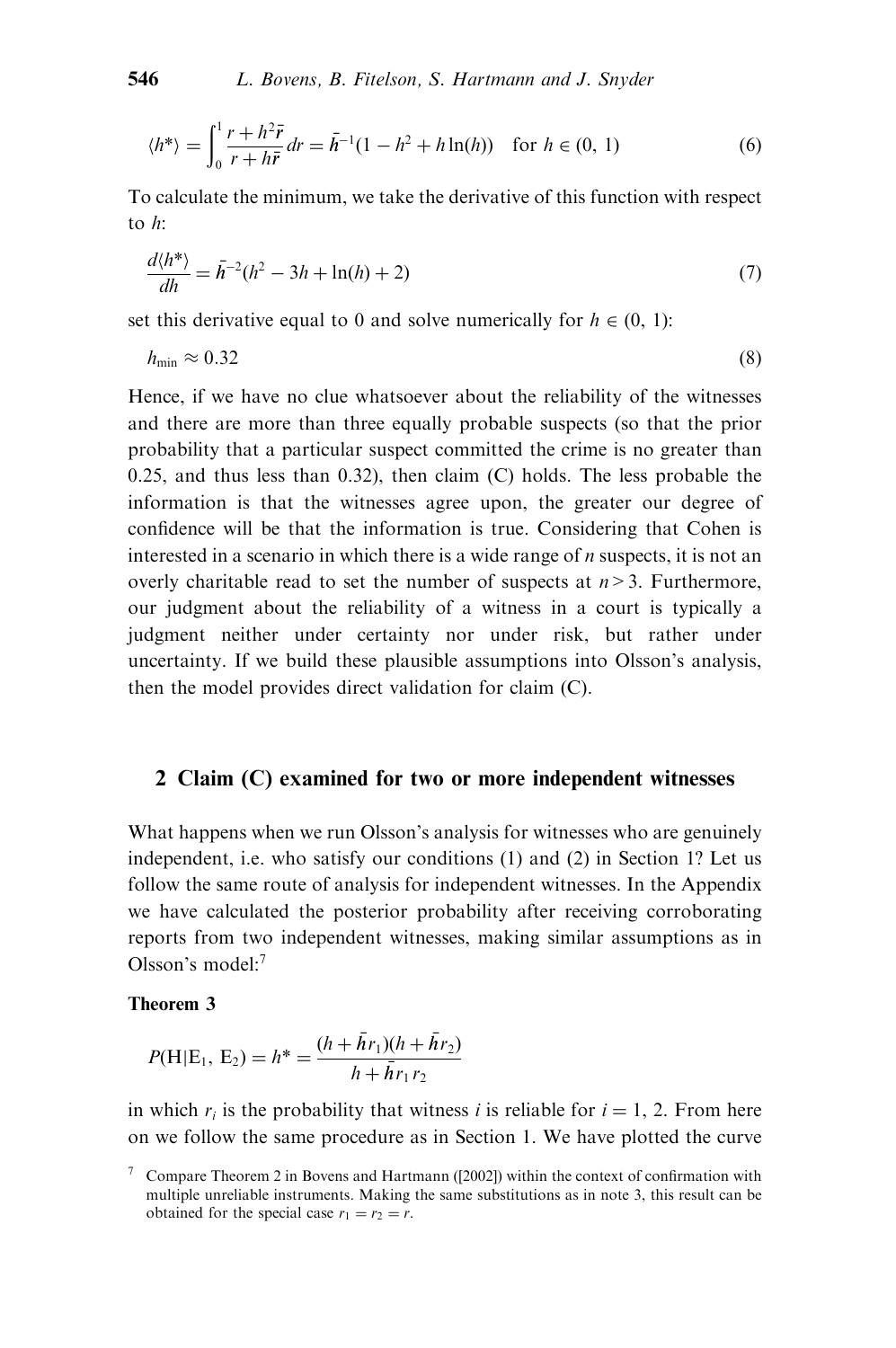

Figure 2. The posterior probability of the hypothesis as a function of the prior probability of the hypothesis when the witnesses are independent and there is an  $r_i = 0.10$  (full line), 0.30 (dashed line) and 0.60 (dotted line) chance that a single witness is reliable.

for independent witnesses with the same reliability for  $r_1 = r_2 = 0.10, 0.30,$ 0.60 in Figure 2.

For decision-making under risk, we calculate the partial derivative with respect to h:

$$
\frac{\partial h^*}{\partial h} = \bar{r}_1 \bar{r}_2 \frac{h^2 - \bar{h}^2 r_1 r_2}{\left(h + \bar{h}r_1 r_2\right)^2} \tag{9}
$$

set this partial derivative to 0 and solve for h. The solution for  $h \in (0, 1)$  is<sup>8</sup>

$$
h_{\min} = \frac{\sqrt{r_1 r_2}}{1 + \sqrt{r_1 r_2}}.\tag{10}
$$

We plot this function in Figure 3 letting  $r = r_1 = r_2$ . When the witnesses are independent, claim  $(C)$  holds true for all the values of r and h underneath the curve.

$$
\frac{\partial^2 h^*}{\partial h^2} = \frac{2r_1 \,\bar{r}_1 \, r_2 \,\bar{r}_2}{\left(h + \bar{h}r_1 \, r_2\right)^3}
$$

which is positive for  $r_1, r_2 \in (0, 1)$ .

<sup>&</sup>lt;sup>8</sup> To assure ourselves that this solution yields a minimum rather than a maximum over  $r_1$ ,  $r_2 \in (0, 1)$ , observe that the second derivative of  $h^*$  with respect to h is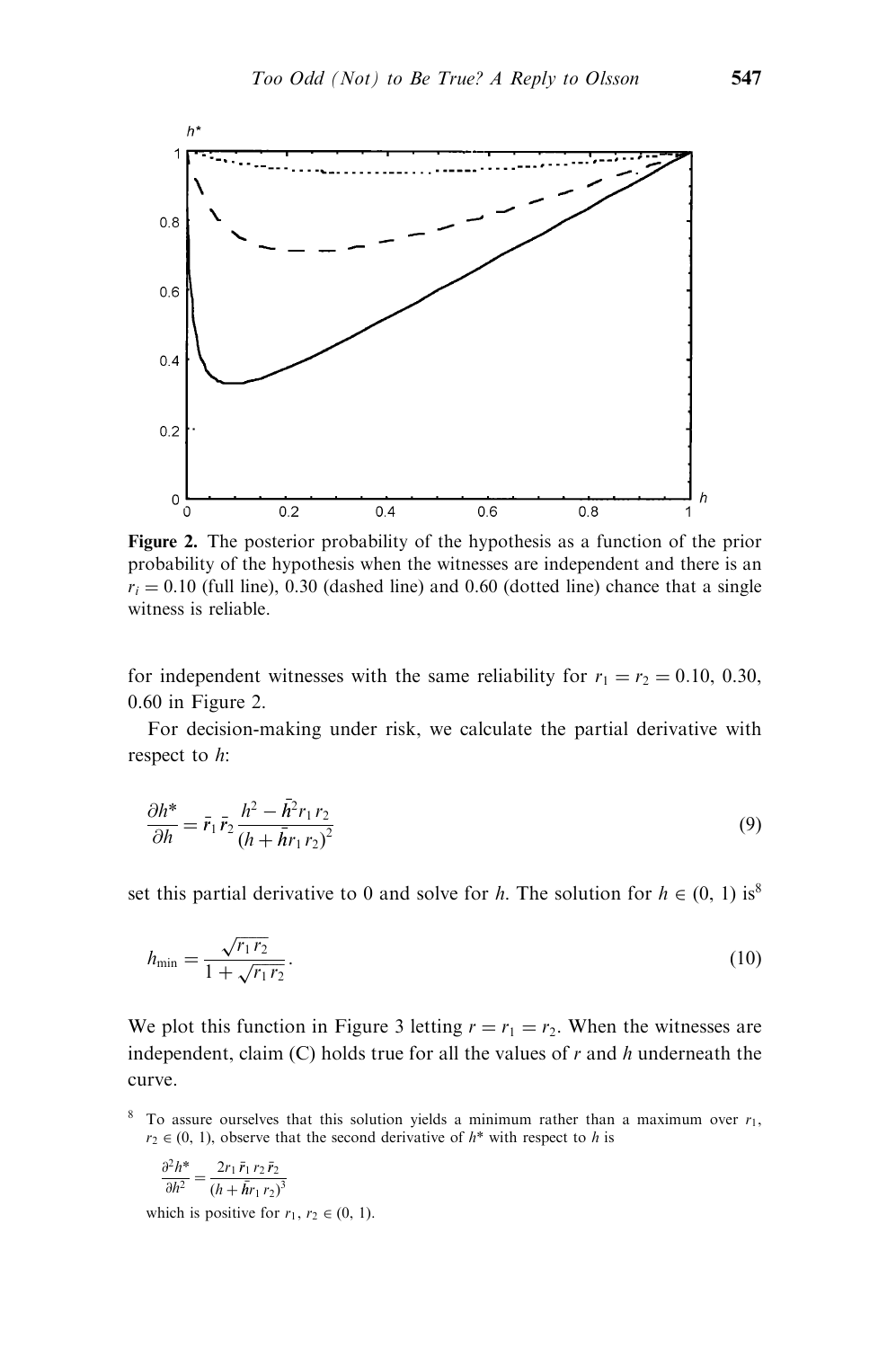

Figure 3. The space under the curve represents all points in which the posterior probability of the hypothesis is a decreasing function of the prior probability of the hypothesis when the witnesses are independent.

Subsequently, we turn to decision-making under uncertainty. Again, we assume a uniform distribution over  $r_1$ ,  $r_2$  and calculate the expected value of  $h^*$  for each value of h:

$$
\langle h^* \rangle = \int_0^1 \int_0^1 \frac{(h + \bar{h}r_1)(h + \bar{h}r_2)}{h + \bar{h}r_1r_2} dr_1 dr_2 \tag{11}
$$

The analytical expression of this function is quite complex. We have plotted  $\langle h^* \rangle$  in Figure 4. We now take the derivative of  $\langle h^* \rangle$  with respect to h, set this derivative equal to 0 and solve for  $h \in (0, 1)$ :

$$
h_{\min} \approx 0.199 \tag{12}
$$

Notice that the area under the curve in Figure 3 is smaller than that in Figure 1: there is a smaller range of values of r and h for which claim  $(C)$  holds, when the witnesses are genuinely independent, than when they are either both reliable or both unreliable. Furthermore, when we have no clue how reliable the witnesses are, then claim (C) only holds true when there are more than 5 equiprobable suspects, i.e. when  $h \leq 1/6$  and thus is less than 0.199. It is interesting to note that the conditions under which claim (C) holds up are actually more restrictive when we respect the stipulation that the witnesses are independent, rather than adopt Olsson's characterization of the witnesses.<sup>9</sup>

If one wishes to compare Olsson's characterization of the witnesses with independent witnesses, it seems natural to keep the prior probability that a single witness is reliable fixed. However, if one would wish to keep the prior probability that both witnesses are reliable fixed to draw a comparison, see note 12.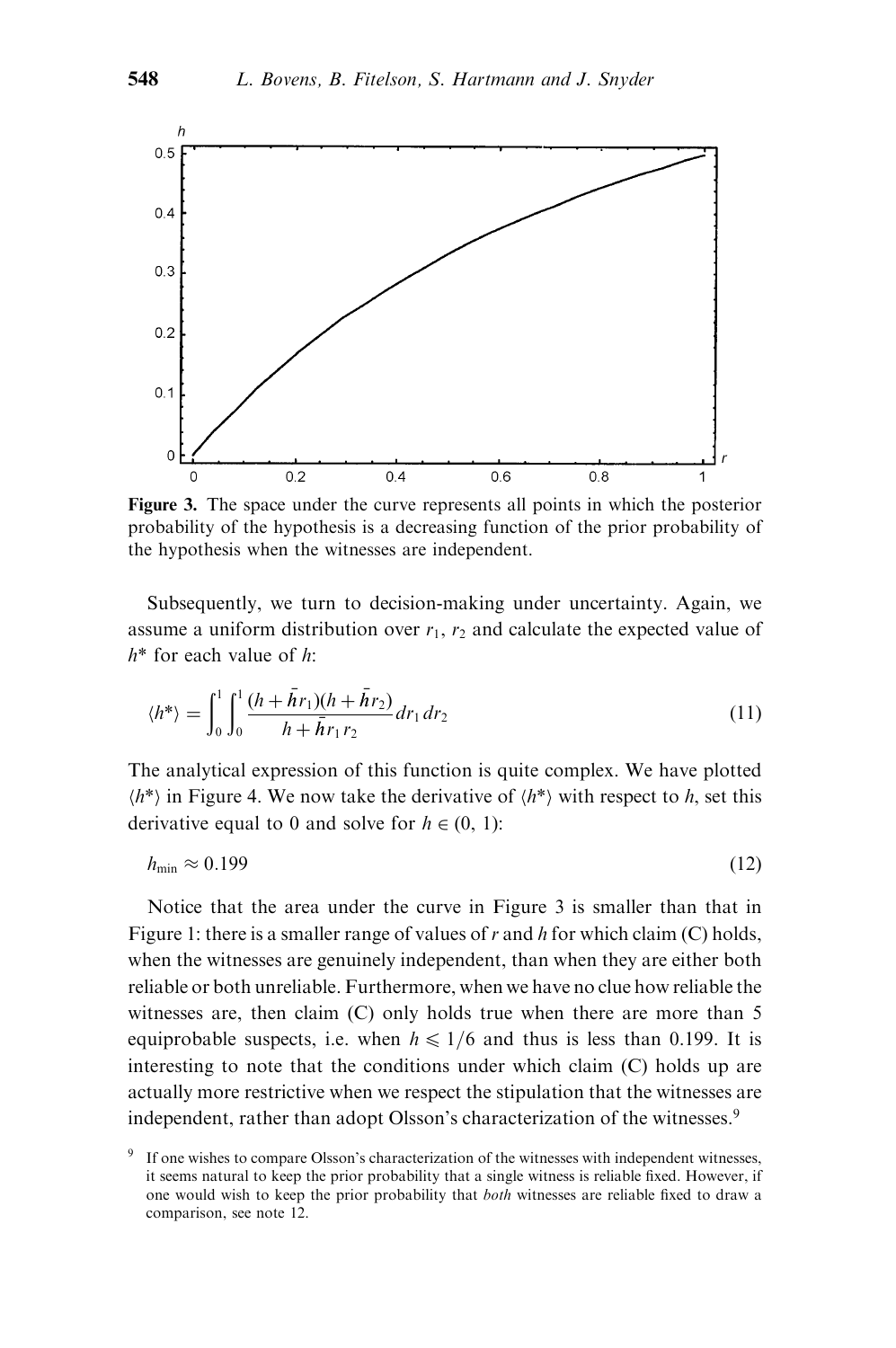

Figure 4. The posterior probability of the hypothesis after corroborating reports from two independent witnesses as a function of the prior probability of the hypothesis under conditions of decision-making under uncertainty.

The reader might wonder what happens when more than two independent witnesses all incriminate Forbes. For independent witnesses, the posterior probability that the hypothesis is true equals:

#### Theorem 4

$$
P(H|E_1, ..., E_n) = h^* = \frac{h}{h + \bar{h} \prod_{i=1}^n x_i}
$$

with the likelihood ratios $10$ 

$$
x_i = \frac{P(E_i|\neg H)}{P(E_i|H)} = \frac{h\bar{r}_i}{h + \bar{h}r_i}
$$

for independent witnesses  $i = 1, \ldots, n$ .

Clearly, the posterior probability that Forbes committed the crime will rise as the number of witnesses rises. But what are the ranges of prior probabilities of the hypothesis for which Cohen's claim (C) holds true for values of  $n = 3, 4, \ldots$ ? The posterior probability that the hypothesis is true when there are  $n$  independent witnesses is calculated in Theorem 4. We have

<sup>&</sup>lt;sup>10</sup> One needs to be careful when talking about the likelihood ratio in Bayesian confirmation theory. Sometimes the likelihood ratio is defined as above (e.g. in Howson and Urbach [1993], p. 29), sometimes as the reciprocal of this ratio (e.g. in Pearl [1988], p. 34). We follow Howson and Urbach's terminology.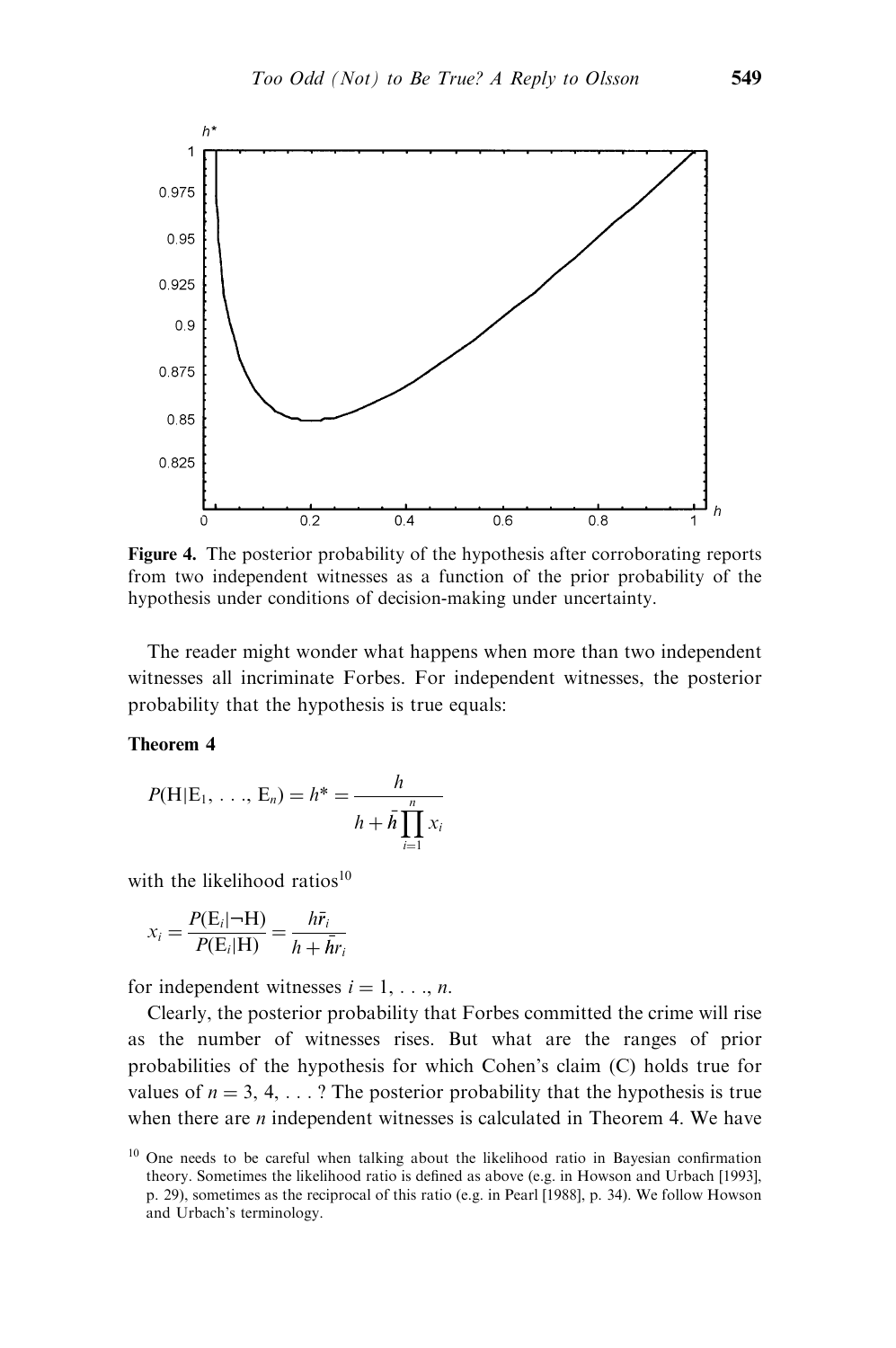

Figure 5. Claim (C) holds true for the ranges of prior probabilities of the hypothesis  $(0, h_{\text{min}})$  under decision-making under risk when there are *n* independent witnesses with  $r_i = 0.04$  (bottom curve),  $r_i = 0.1$  (middle curve) and  $r_i$  is 0.4 (top curve) for  $i = 1, \ldots, n$ .

calculated these values for decision-making under risk and for decisionmaking under uncertainty. For decision-making under risk, $<sup>11</sup>$ </sup>

**Theorem 5** If  $r_i = r$  for all  $i = 1, \ldots, n$ , then claim (C) holds if and only if  $h \in (0, h_{\min})$  with

$$
h_{\min} = \frac{(n-1)r}{1+(n-1)r}.
$$

We have plotted  $h_{\min}$  as a function of *n* in Figure 5 for three different values of r. Notice that when r is 0.10, then claim (C) is true for all values of  $h \in (0, 0.50)$ if and only if there are 11 or more corroborating reports. For witnesses who are less likely to be reliable, it takes more corroborating reports for claim (C) to hold over a wide range of values of  $h$ . For decision-making under uncertainty, we have plotted the function in Figure 6. We have shown in Theorem 6 in the Appendix how this plot can be obtained numerically. Notice that claim (C) is true for *all* values of  $h \in (0, 0.50)$  when there are five or more corroborating reports. As the number of witnesses  $n$  providing corroborating reports increases, the range of values for which claim (C) holds broadens, and converges to  $(0, 1)$  as *n* converges to infinity.

<sup>&</sup>lt;sup>11</sup> Clearly, for  $n = 2$  and  $r_i = r$  for  $i = 1, 2, h_{min}$  in Theorem 5 equals  $h_{min}$  in (10). The reader may also have noticed that if we make the assumption that the chance  $r$  that both witnesses are reliable in Olsson's model equals the chance  $r_1 r_2$  that two independent witnesses in our model are reliable, then  $h_{\text{min}}$  in (5) equals  $h_{\text{min}}$  in (10). We would like to point out that this equality no longer holds if we generalize Olsson's model for  $n$  witnesses: there is no simple analytical formula that expresses  $h_{\min}$  as a function of *n* and *r*.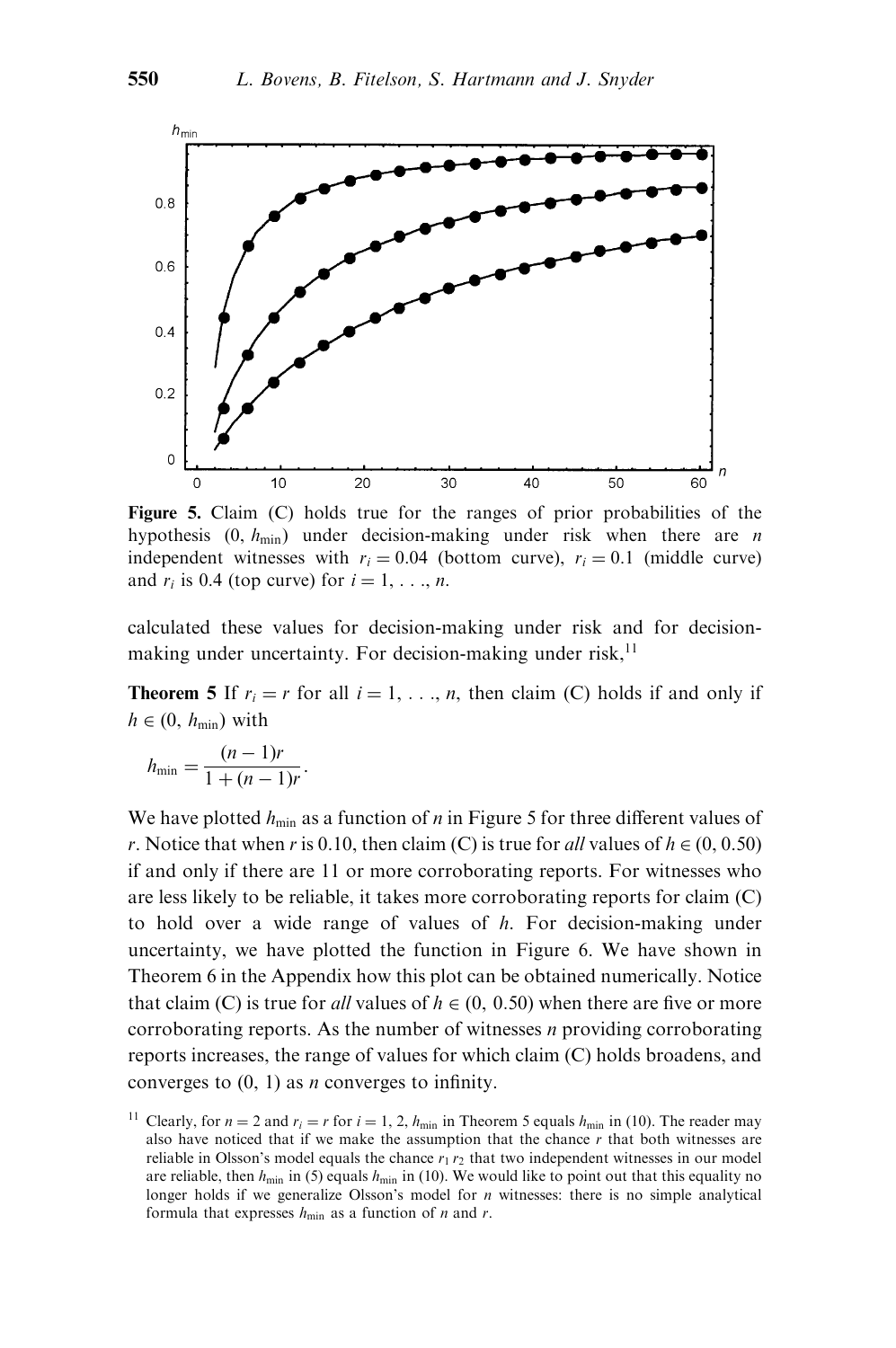

Figure 6. Claim (C) holds true for the ranges of prior probabilities of the hypothesis  $(0, h_{min})$  when there are *n* independent witnesses under conditions of decision-making under uncertainty.

#### 3 Robustness and multiple measures of corroboration

We now turn to claim  $(C^*)$ . Olsson takes the difference measure, i.e.  $d(H, E) = P(H|E) - P(H)$ , as his measure of corroboration. He shows that claim  $(C^*)$  is false if we assume that we know how unreliable the witnesses are. To know how unreliable the witnesses are is to know  $P(E_i|H)$  and  $P(E_i|\neg H)$  for  $i = 1, 2$ , i.e. the probability that each witness will give us an incriminating report about Forbes conditional on Forbes having committed the crime and conditional on Forbes not having committed the crime, respectively. Subsequently he goes on to show that  $(C^*)$  is true if we assume that the reliability of the witnesses is unknown: that we have a certain degree of confidence  $r \in (0, 1)$  that the witnesses are both reliable and a certain degree of confidence that the witnesses are both unreliable. (We will continue to work in this section with Olsson's characterization of the relationship between the witnesses.) To establish his conclusion, he plots the difference measure as a function of the prior probability of the hypothesis. It turns out that this measure is indeed not a monotonically decreasing function (Olsson's Figure 4) if we assume that the degree of reliability of the witnesses is known, and is a monotonically decreasing function (Olsson's Figure 5) if we assume that the reliability of the witnesses is unknown.

This is an interesting result, but it is too soon to draw any conclusions. The problem is that there has been a long debate about what constitutes a proper measure of corroboration. (For surveys, see Eells and Fitelson [2002];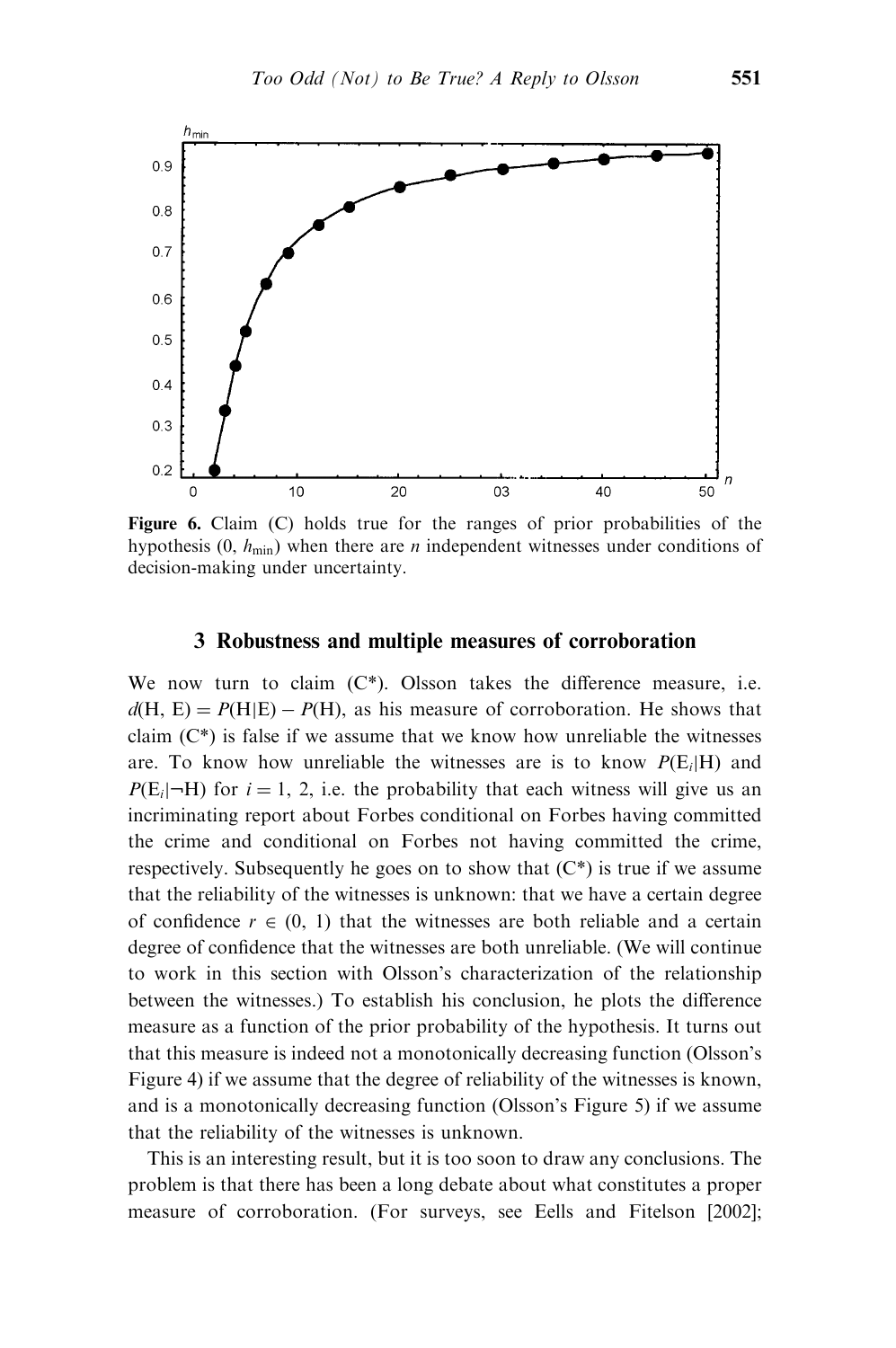Fitelson [1999] and [2001a].) The difference measure certainly has received some support but it is by no means a privileged measure in the set of proposed measures. Furthermore these measures are extremely fickle in their behavior as a function of the prior probability of the hypothesis. To show how fragile Olsson's findings are, we will calculate the log-ratio measure, which has been defended by Milne ([1995]) for the case in which the reliability is known and the Carnap measure ([1962], Section 67) for the case in which the reliability is unknown.

For Olsson's argument to stand, the measure must be a function of the prior probability of the hypothesis that is *not* monotonically decreasing when the reliability of the witnesses is known and is a monotonically decreasing function when the reliability of the witnesses is unknown. The difference measure certainly provides him with this result. But a choice of other measures does not provide this result. As a matter of fact, we can turn Olsson's result around by varying the choice of confirmation measures. We will show that the log-ratio measure is a monotonically decreasing function when the reliability of the witnesses is known and that the Carnap measure is not a monotonically decreasing function when the reliability of the witnesses is unknown.

The log-ratio measure is defined as:

$$
r(H, E) = \ln\left(\frac{P(H|E)}{P(H)}\right)
$$
\n(13)

The Carnap measure is defined as:

$$
c(H, E) = P(E \& H) - P(E)P(H) = P(E)(P(H|E) - P(H)) = P(E)d(H, E)
$$
\n(14)

Let us first consider the case of known reliability. In Olsson, the evidence E consists of two witness reports  $E_1$  and  $E_2$ . We remind the reader of the relevant calculations in Olsson's paper. First, we present a more standard expression of Olsson's calculation of the posterior probability of the hypothesis when the reliability of the witnesses is known and make the following substitution for the likelihood ratio  $x = P(E_i|-\text{H})/P(E_i|\text{H})$  for  $i = 1, 2$ :

$$
P(H|E_1, E_2) = \frac{P(H)}{P(H) + \frac{P(E_1|\neg H)}{P(E_1|H)}\frac{P(E_2|\neg H)}{P(E_2|H)}P(\neg H)} = \frac{h}{h + \bar{h}x^2}
$$
(15)

We can now insert the expression in (15) for known reliability into (13), i.e. into the log-ratio measure. Some algebraic manipulations yield:

$$
r(H, E) = -\ln(h + \bar{h}x^2)
$$
 (16)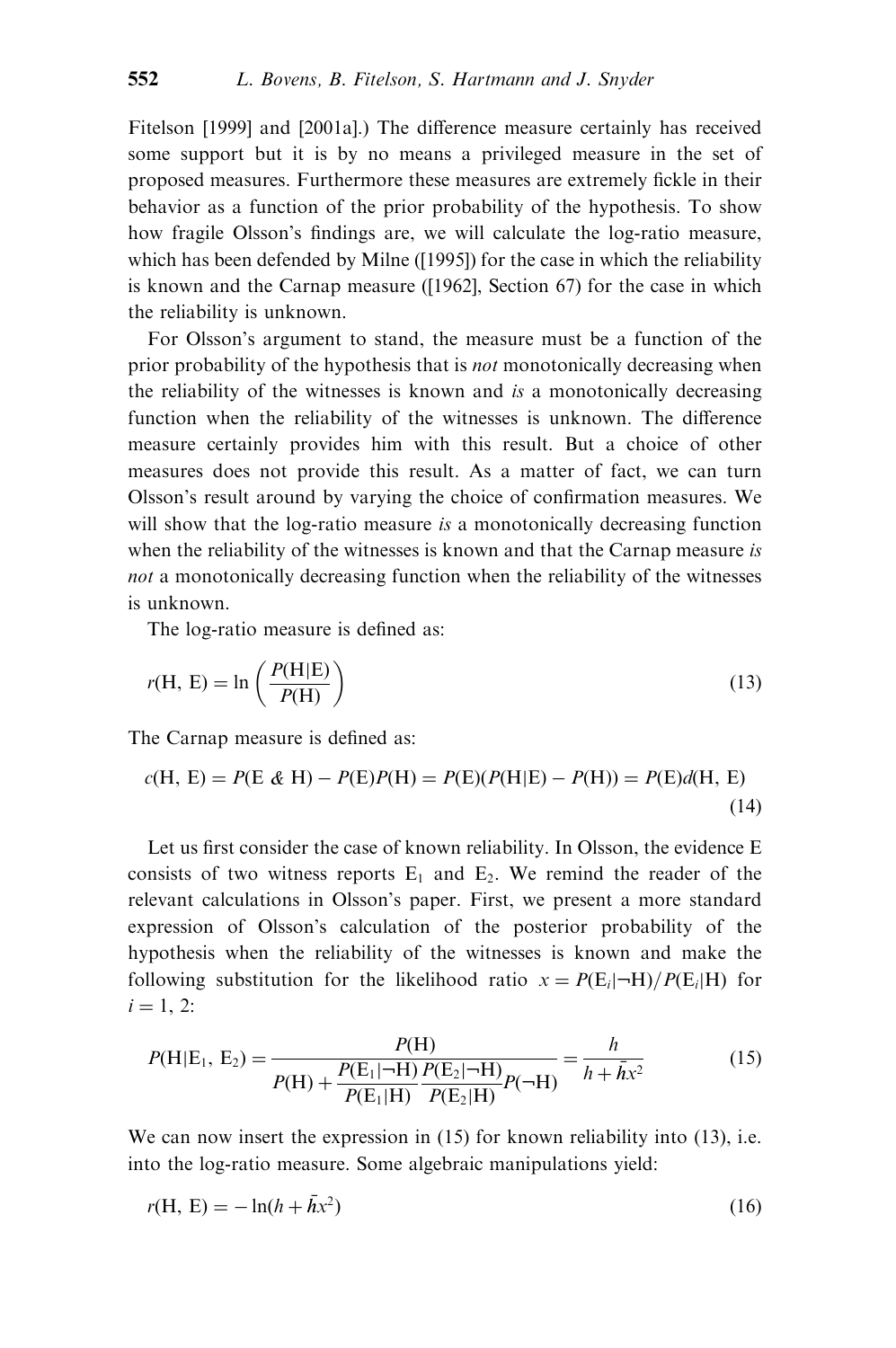

Figure 7. The log-ratio measure as a function of the prior probability of the hypothesis when the reliability of the witnesses is known for  $x = 1/3$ .

We have plotted this measure for  $x = 1/3$  in Figure 7. Clearly,  $r(H, E)$  is a strictly monotonically decreasing function of h. More generally, since  $x < 1$ ,  $^{12}$ 

$$
\frac{\partial r(\mathbf{H}, \mathbf{E})}{\partial h} = -\frac{1 - x^2}{h + \bar{h}x^2} < 0. \tag{17}
$$

 $r(H, E)$  is a strictly monotonically decreasing function of h. Hence, the log-ratio measure does not support Olsson's argument to the effect that claim (C\*) does not hold for known reliability. Furthermore, note that the log-ratio measure is not just an isolated measure: it is one of a class of ordinally equivalent measures which all yield the same result in this argument. Two other measures in the class are the ratio measure  $P(H|E)/P(H)$  and the normalized difference measure  $(P(H|E) - P(H))/P(H)$  $= d(H, E)/P(H)$ .

Second, we consider Olsson's case of unknown reliability. In this case,  $P(H|E)$  is  $h^*$  in (3). Olsson presents  $P(E)$  in his formula (U5). In our notation:

$$
P(E) = hr + h^2 \bar{r}
$$
\n<sup>(18)</sup>

We insert the expressions in (3) and (18) into (14), i.e. into the Carnap measure, and obtain

$$
c(H, E) = h\bar{h}r.
$$
 (19)

We have plotted this measure for  $r = 0.10$  in Figure 8. Since

<sup>&</sup>lt;sup>12</sup> Note that E is evidence for H and hence  $P(H|E) > P(H)$ . This is equivalent to  $x < 1$ .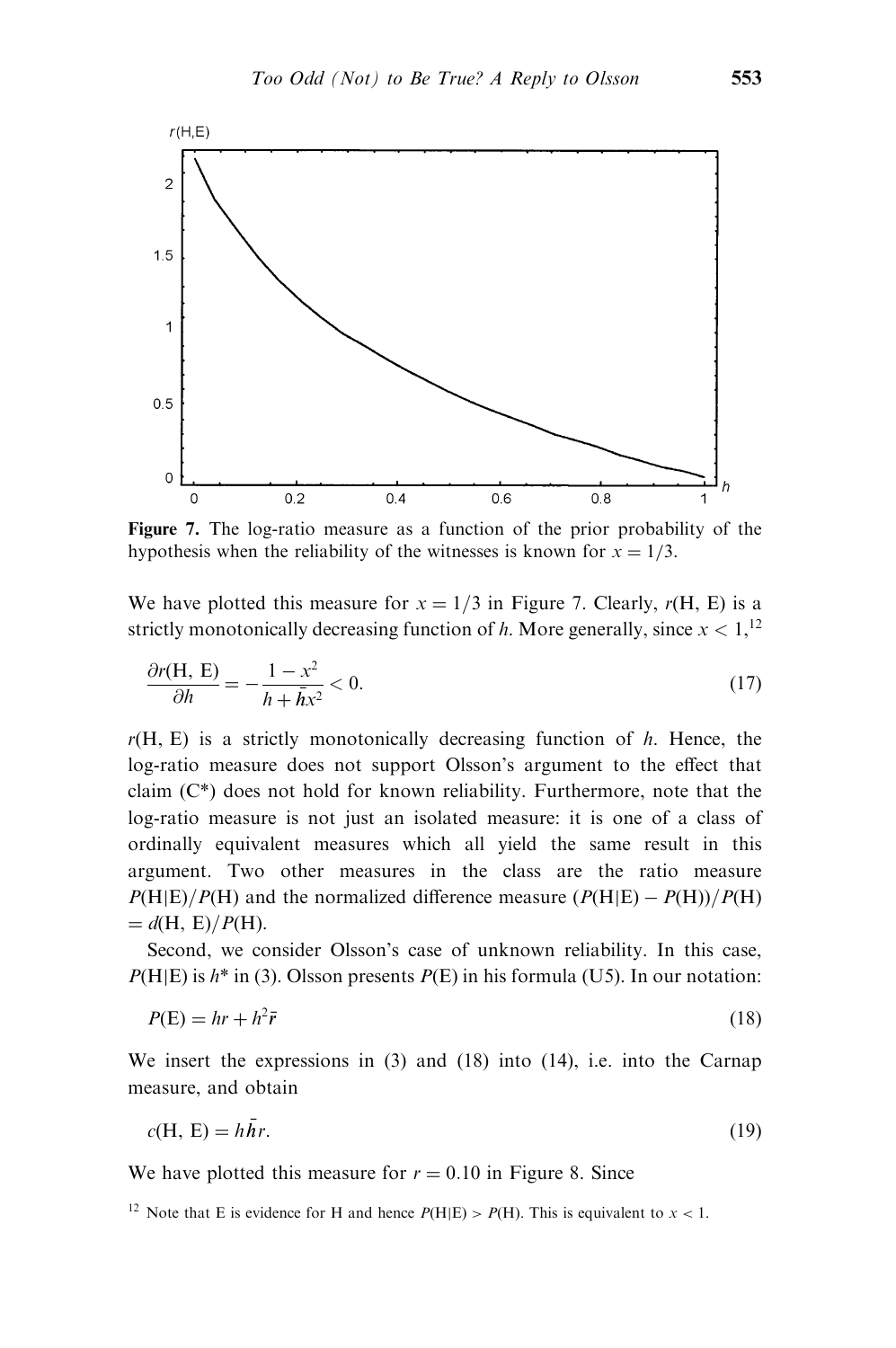

Figure 8. The Carnap measure as a function of the prior probability of the hypothesis when the reliability of the witnesses is unknown for  $r = 0.10$ .

$$
\frac{\partial c(\mathbf{H}, \mathbf{R})}{\partial h} = (1 - 2h)r.
$$
\n(20)

 $c(H, E)$  is monotonically increasing for  $h < 0.5$  and monotonically decreasing for  $h > 0.5$ . Hence, the Carnap measure does not support Olsson's argument to the effect that claim  $(C^*)$  holds for unknown reliability.<sup>13</sup>

Olsson's argument to the effect that claim  $(C^*)$  does not hold for known reliability and does hold for unknown reliability is contingent on the endorsement of the difference measure as a proper measure of corroboration. Since the argument does not hold when we invoke certain alternative measures, he needs to present an independent argument that the difference measure is indeed a preferable measure of corroboration.

Alternatively, there is also another tack that is open to Olsson. The logodds ratio has been fiercely defended by I. J. Good ([1983]) and a new pitch for the measure has been made by B. Fitelson ([1999] and [2001a]):

$$
o(H, E) = \ln\left(\frac{O(H|E)}{O(H)}\right)
$$
\n(21)

with the posterior odds  $O(H|E) = P(H|E)/(1 - P(H|E))$  and the prior odds  $O(H) = P(H)/(1 - P(H))$ . We do not want to take a position in the debate about which measure of corroboration is superior, but it is worth pointing out that Olsson's argument also stands if we endorse the log-odds ratio. First,

<sup>&</sup>lt;sup>13</sup> Olsson's argument also breaks down on the Nozick measure ([1981], p. 252)  $n(H, E) =$  $P(E|H) - P(E|\neg H)$ . Following our methodology, it can be shown that  $n(H, E)$  is a constant function of h for unknown reliability in Olsson's model.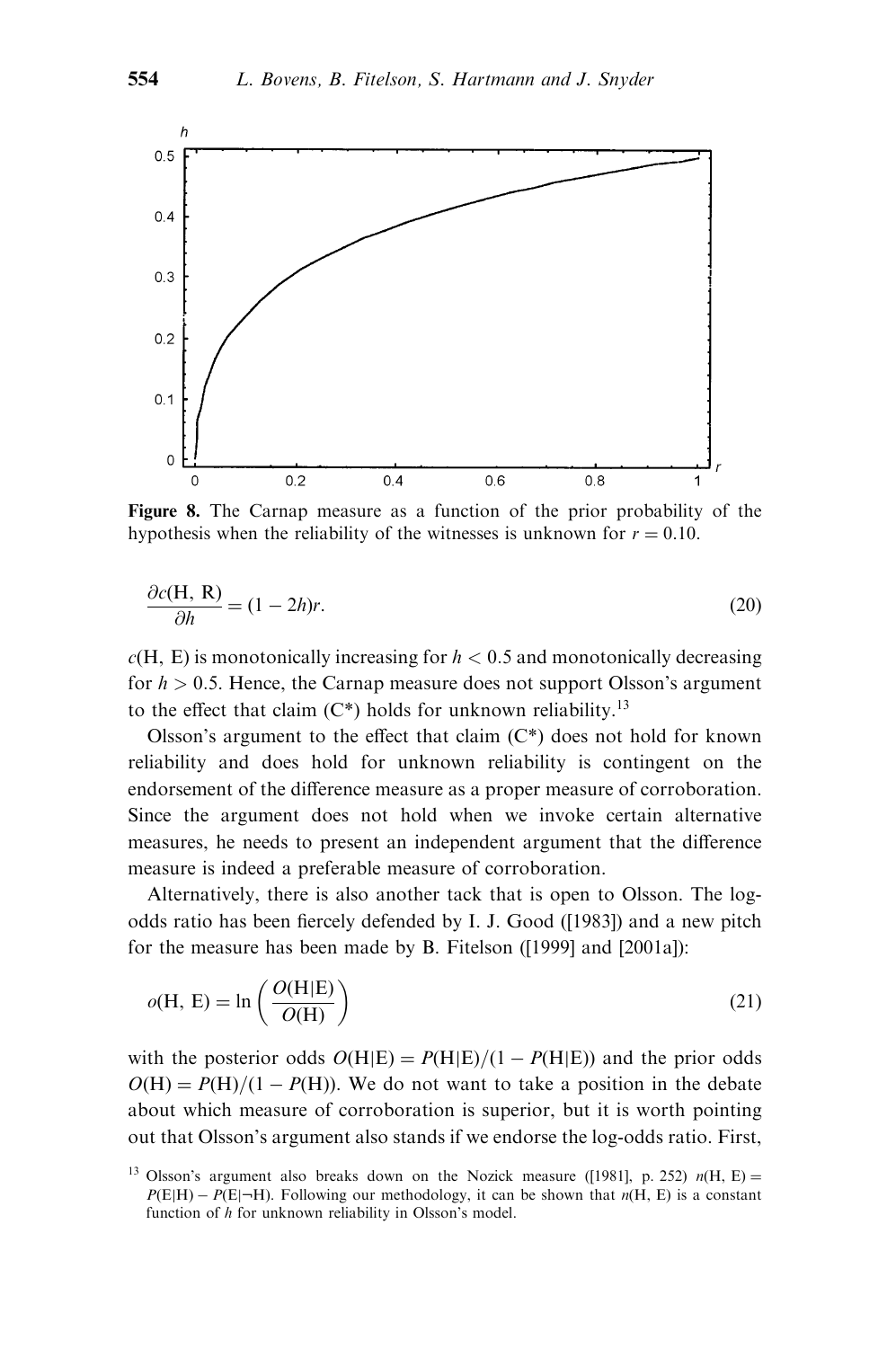calculate the log-odds ratio for known reliability by inserting  $P(H|E) =$  $P(H|E1, E2)$  as calculated in (15) into (21):

$$
o(\mathbf{H}, \mathbf{E}) = \ln(1/x^2) \tag{22}
$$

Clearly,  $\rho$ (H, E) is independent of H and hence a constant function of the prior probability h. This is sufficient for Olsson: for known reliability,  $\rho(H, E)$ is not a decreasing function of h.

Second, for unknown reliability, we calculate the log-odds ratio by inserting  $P(H|E) = h^*$  as calculated in (3) into (22). Some algebraic manipulations yield:

$$
o(H, E) = \ln\left(\frac{r + h^2 \bar{r}}{h^2 \bar{r}}\right)
$$
\n(23)

We calculate the partial derivative with respect to  $h$ :

$$
\frac{\partial o(\mathbf{H}, \mathbf{E})}{\partial h} = -\frac{2r}{h(r + h^2 \vec{r})}
$$
(24)

which is clearly smaller than 0. Hence, when the reliability of the witnesses is unknown, the log-odds ratio is a decreasing function of the prior probability of h, which is sufficient for Olsson.

To sum up, Olsson's argument is contingent on either an endorsement of the difference measure or the log-odds ratio (or some other relevance measure with the desired properties). It does not hold on the log-ratio measure, the ratio measure, the normalized ratio measure, the Carnap measure, or the Nozick measure.

## 4 Discussion

There is an interesting history to the problem that Olsson puts his finger on and to the model that he develops to address this problem. The idea of treating the reliability of witnesses as an endogenous variable is already present in C. I. Lewis. Lewis ([1946], p. 346) remarks that if we receive the same item of information from multiple independent witnesses, then we become more confident that the witnesses are truth-tellers. The idea of modeling the reliability of the 'evidentiary mechanism', say a witness, as an endogenous variable in a model of hypothesis confirmation is also the central idea of what D. A. Schum ([1988], pp. 258–61) names the 'Scandinavian School of Evidentiary Value'. Within this school, Hansson ([1983], p. 78), with reference to Edman ([1973]), imposes the following condition on unreliable witnesses: conditional on a witness being unreliable, the hypothesis and the evidence are independent. This statement is tantamount to the part of conditions (iii) and (iv) in Olsson which states that  $(*)$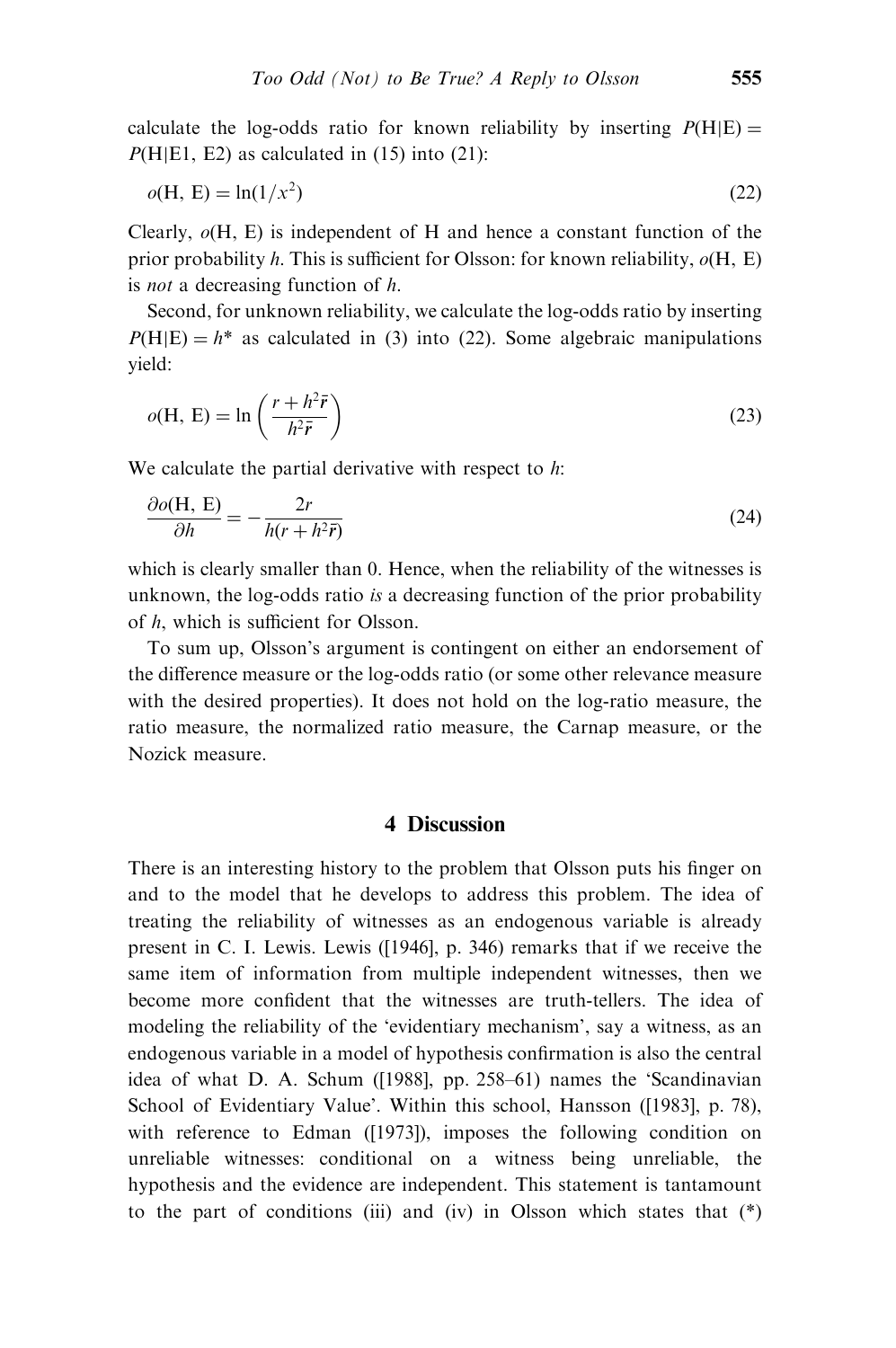$P(E|H, U) = P(E|\neg H, U)$ . Bonjour ([1985]) takes inspiration from the C. I. Lewis passage in order to support his version of a coherence theory of justification, and it is through Bonjour that (\*) enters into Huemer ([1997]) and into Bovens and Olsson ([2000]). Also within the Scandinavian school, it is Ekelöf ( $[1983]$ , p. 22) who at least hints in the direction of claim (C). He proposes a particular formula to calculate our degree of confidence after concurring reports, but concedes that when two witnesses report something 'quite extraordinary', then each report may count very little in the way of evidence, but both reports together raise our degree of confidence that what is reported is true beyond the value which the formula yields.

The idea in (\*) is that if witnesses are fully unreliable, then they do not even look at the world to provide a report that H is the case. They act no differently from randomizers. It is as if they flip a coin or roll a die to decide whether to report that H is the case, and hence whether H is or is not the case is of no import. The chance that they report that H is the case, i.e. the level at which they are randomizing, ranges over the open interval  $(0, 1)$ . In Bovens and Hartmann's model ([2002], p. 32) of hypothesis confirmation with unreliable instruments, this chance is the value of a randomization parameter a. Olsson's crucial insight is the following. Fully unreliable witnesses are witnesses that did not see anything and hence can do no better than we could. We know that Forbes is one out of  $n$  equiprobable suspects, and hence the chance that he did it is  $h = 1/n$ , i.e. the prior probability of the hypothesis. So the chance that an unreliable suspect will pick Forbes is exactly  $P(E|H, \neg R) = P(E|\neg H, \neg R) = h$ . This is what leads to Olsson's result that the posterior probability of H is a decreasing function of the prior probability of H for certain ranges of prior probabilities that the witnesses are fully unreliable.

What is important to realize is that Olsson's result does not occur when we merely assume that the reliability of the witnesses is unknown without setting the randomization parameter at  $h$ . The reliability of the witnesses is just as unknown when we stipulate that the witnesses may or may not be fully reliable, and if they are fully unreliable, then they flip a coin to determine whether they will report that H is true, i.e.  $P(E|H, \neg R) = P(E|\neg H, \neg R) = 1/2$ . If we impose this stipulation on Olsson's model, then the posterior probability will simply be an increasing function of the prior probability for all values of the variable  $r$ .

So, how reasonable is it to set the randomization parameter at the prior probability of the hypothesis h? This stipulation is contingent on the following two assumptions, viz. (i) all the alternative hypotheses are equally probable and (ii) an unreliable witness acts as if he knows no more than we do. This story can be made plausible for a lineup of suspects. It may well be the case that we take it to be equally probable for each suspect to be the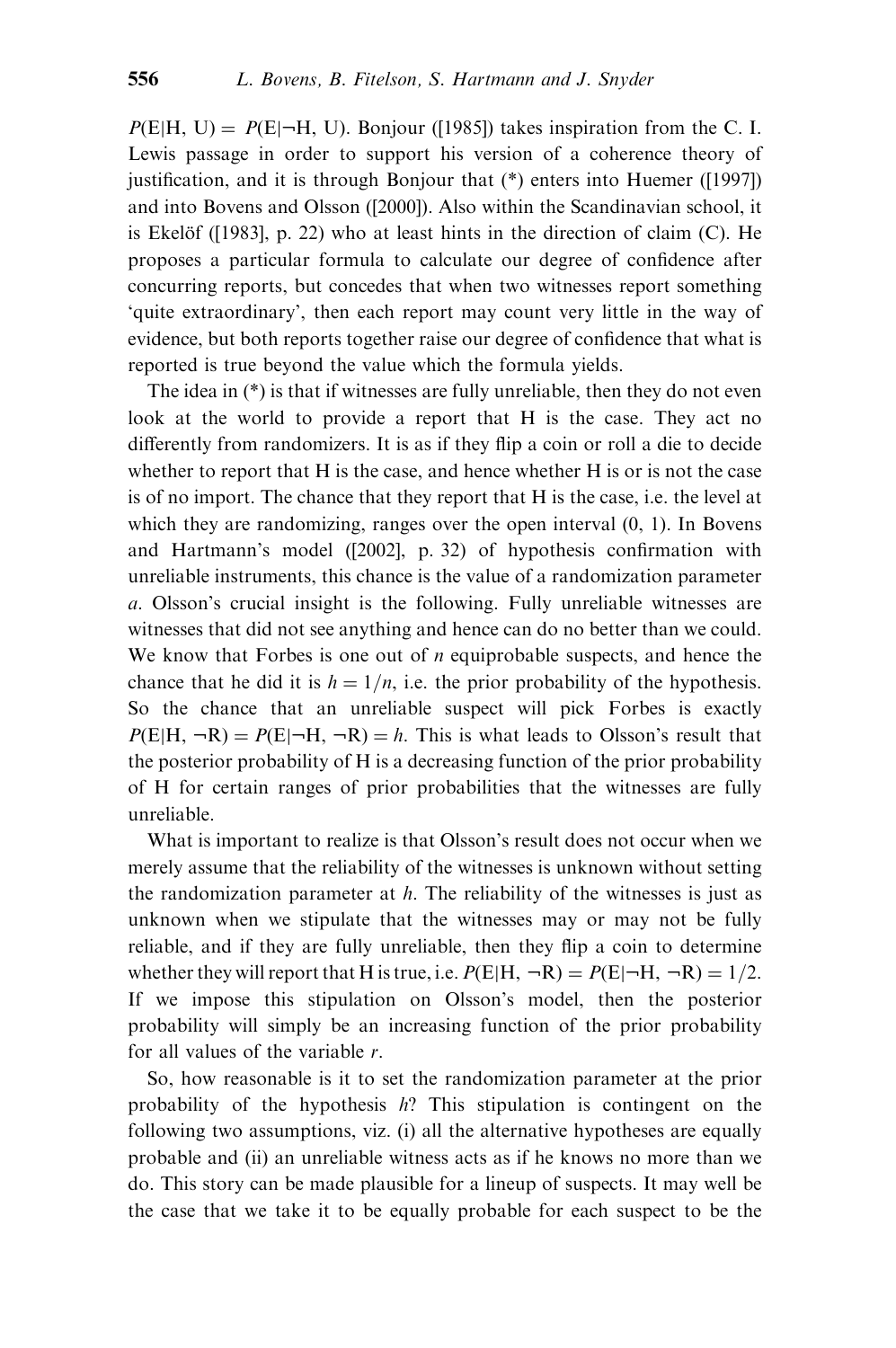criminal. And it may well be the case that fully unreliable witnesses act as if they are randomizers, with the chance that an arbitrary suspect is picked being  $1/n$ . But presumably, concurrence in witness reports concerning a 'quite extraordinary' option also constitutes strong evidence, even if there is no uniform distribution over the alternatives. For instance, suppose that you are shopping around for some specialized consumer product, say a bread machine, a DVD player, or what have you. There is *one* better-known and a range of less well-known brand names on the market. It is shared knowledge that better products tend to come from better-known brand names, but there are many exceptions to this rule. Hence, the prior probability that the better product comes from one of the better-known brand names exceeds the prior probability that it comes from one of the less well-known brand names. You are soliciting advice from independent sources. It is not clear to you who really knows anything more than you do about the consumer product in question. Now compare two cases. In case one, all your sources recommend the better-known brand name. In case two, all your sources recommend a very obscure brand name. In what case is your degree of confidence greater that the recommended product is the better product? Presumably 'too odd not to be true' reasoning should carry some weight here as well. Sometimes, I will find myself more convinced by the concurring recommendations of the less well-known product, since the recommendations of the better-known product give me no reason to believe that my informers know any more than I do.

A general model of 'too odd not to be true' reasoning should also be capable of handling cases in which there is no uniform distribution over the possible alternatives. But is it plausible in this case to stipulate that  $P(E|H, \neg R) = P(E|\neg H, \neg R) = h$ ? There seems to be no justification to build this assumption into the model. We could stipulate the idealization that an unreliable witness is fully ignorant and will just randomize over the n alternative products with probability  $1/n$ . An alternative idealization is that an unreliable witness knows precisely what we know and will just pick the more probable alternative, i.e. the product from the better-known brand name. But we do not see how one could argue in this case that an unreliable witness randomizes over the alternatives so that the chance of picking some alternative matches our prior probability distribution over the alternatives.

We conclude that Olsson's insight to set the randomization parameter for unreliable witness equal to the prior probability of the hypothesis provides an interesting route towards giving an account of 'too odd not to be true' reasoning in a restricted range of cases. However, as soon as we give up the assumptions of a uniform prior distribution over the alternatives, it remains an open question as to how to model this type of reasoning in a Bayesian framework.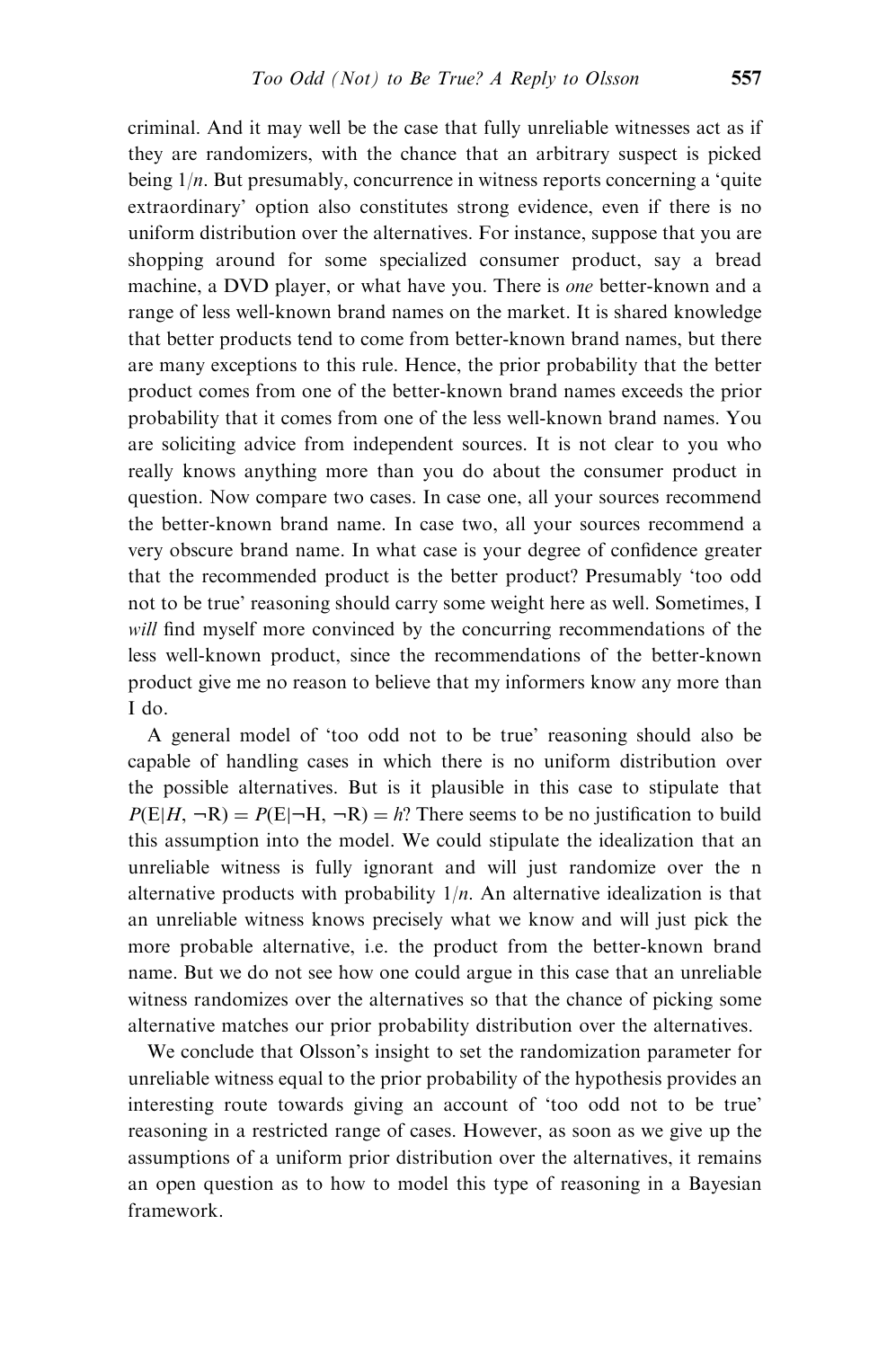### Acknowledgements

We thank Erik J. Olsson for providing us with an early version of his paper and Robert Rynasiewicz and Jørgen Hilden for helpful discussion. Luc Bovens's research was supported by the National Science Foundation, Science and Technology Studies (SES 00–8058) and by the Alexander von Humboldt Foundation, the Federal Ministry of Education and Research, and the Program for the Investment in the Future (ZIP) of the German Government. Stephan Hartmann's research was supported by the Transcoop Program and the Feodor Lynen Program of the Alexander von Humboldt Foundation.

> Luc Bovens University of Colorado at Boulder Department of Philosophy – CB 232 Boulder, CO 80309, USA luc@bovens.org

Branden Fitelson San Jose State University Department of Philosophy San Jose, CA 95192–0096, USA branden@fitelson.org

Stephan Hartmann University of Konstanz Department of Philosophy 78457 Konstanz, Germany stephan.hartmann@uni-konstanz.de

Josh Snyder University of Colorado at Boulder Department of Philosophy – CB 232 Boulder, CO 80309, USA joshsnyder@earthlink.net

### References

Bonjour, L. [1985]: The Structure of Empirical Knowledge, Cambridge, MA: Harvard University Press.

Bovens, L. and Hartmann, S. [2002]: 'Bayesian Networks and the Problem of Unreliable Instruments', Philosophy of Science, 69, pp. 29–72.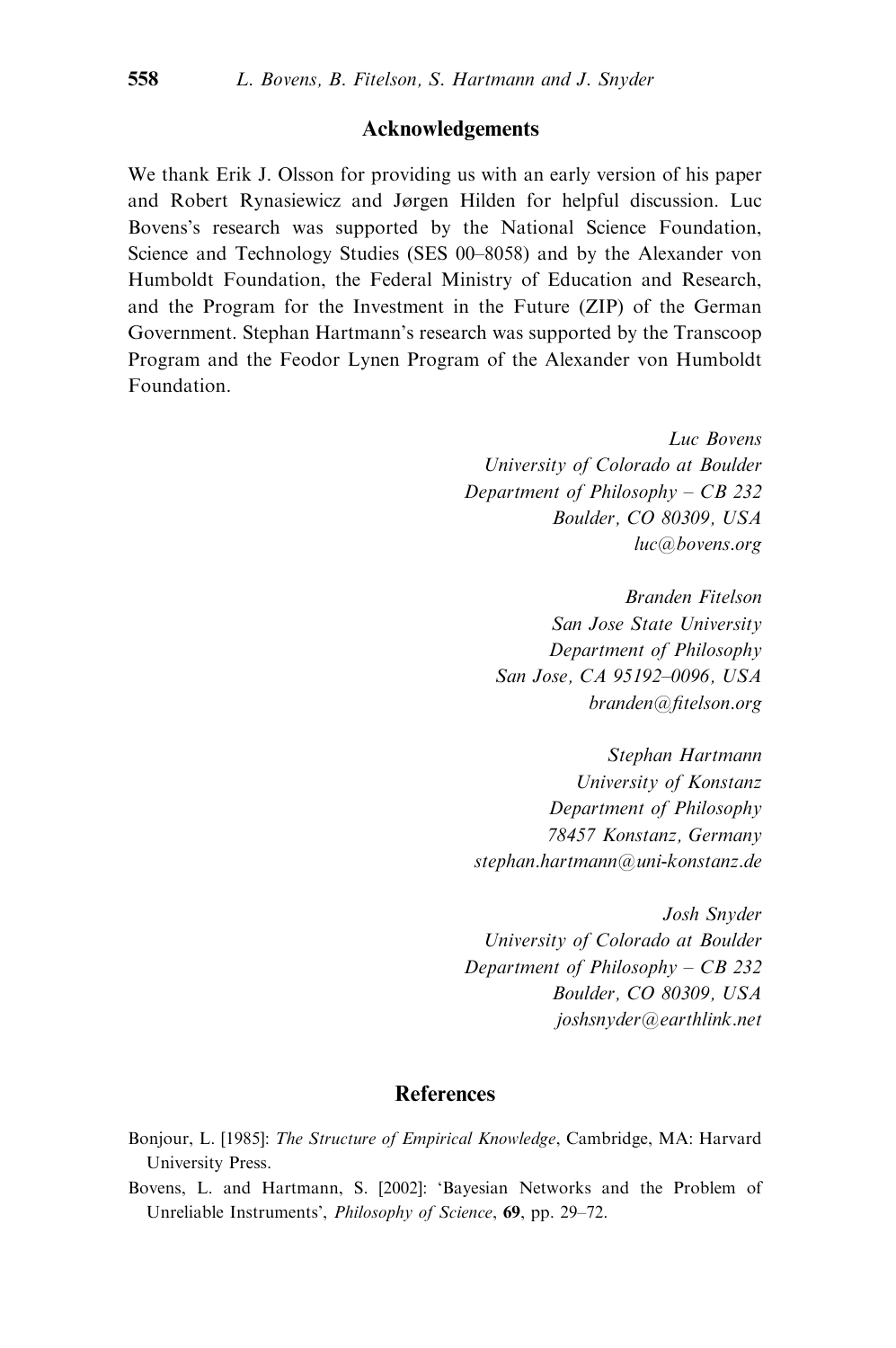- Bovens, L. and Olsson, E. J. [2000]: 'Coherentism, Reliability and Bayesian Networks', Mind, 109, pp. 685–719.
- Carnap, R. [1962]: Logical Foundations of Probability, Chicago: The University of Chicago Press.
- Cohen, L. J. [1977]: The Probable and the Provable, Oxford: Clarendon.
- Earman, J. [2000]: Hume's Abject Failure—The Argument against Miracles, Oxford: Oxford University Press.
- Edman, M. [1973]: 'Adding Independent Pieces of Evidence', in S. Halldén (ed.), Modality, Morality and Other Problems of Sense and Nonsense, Lund: Gleerup, pp. 180–8.
- Eells, E. and Fitelson, B. [2002]: 'Symmetries and Asymmetries in Evidential Support', Philosophical Studies, 107, pp. 129–42.
- Ekelöf P. O. [1983]: 'My Thoughts on Evidentiary Value', in: P. Gärdenfors, B. Hansson and N. Sahlin (eds) Evidentiary Value: Philosophical, Judicial and Psychological Aspects of a Theory—Essays Dedicated to Sören Halldén on his Sixtieth Birthday. Lund: Gleerup–Library of Theoria, 15, pp. 9–26.
- Fitelson, B. [1999]: 'The Plurality of Bayesian Measures of Confirmation and the Problem of Measure Sensitivity', Philosophy of Science, 63, pp. 652-60.
- Fitelson, B. [2001a]: 'Studies in Bayesian Confirmation Theory', PhD Thesis, Department of Philosophy, University of Wisconsin, Madison.
- Fitelson, B. [2001b]: 'A Bayesian Account of Independent Evidence with Applications', *Philosophy of Science*, 68 (Proceedings), pp. 123–40.
- Good, I. J. [1983]: Good Thinking: the Foundations of Probability and its Applications, Minneapolis: University of Minnesota Press.
- Hansson, B. [1983]: 'Epistemology and Evidence', in P. Gärdenfors, B. Hansson and N. Sahlin (eds), Evidentiary Value: Philosophical, Judicial and Psychological Aspects of a Theory—Essays Dedicated to Sören Halldén on his Sixtieth Birthday, Lund: Gleerup, Library of Theoria, 15, pp. 75–97.
- Howson, C. and Urbach, P. [1993]: Scientific Reasoning—The Bayesian Approach, 2nd edn, Chicago: Open Court.
- Huemer, M. [1997]: 'Probability and Coherence Justification', The Southern Journal of Philosophy, 35, pp. 463–72.
- Lewis, C. I. [1946]: An Analysis of Knowledge and Valuation, LaSalle, IL: Open Court.

Milne, P. [1995]: 'A Bayesian Defense of Popperian Science?' Analysis, 55, pp. 213–15.

- Nozick, R. [1981]: Philosophical Explanations, Cambridge, MA: Harvard University Press.
- Olsson, E. J. [2002]: 'Corroborating Testimony, Probability and Surprise', The British Journal for the Philosophy of Science, 53, pp. 273-88.
- Pearl, J. [1988]: Probabilistic Reasoning in Intelligent Systems, San Mateo, CA: Morgan Kaufmann.
- Schum, D. A. [1988]: 'Probability and the Processes of Discovery, Proof and Choice', in P. Tillers and E. D. Green (eds), Probability and Inference in the Law of Evidence—The Uses and Limits of Bayesianism, London: Kluwer, pp. 213–70.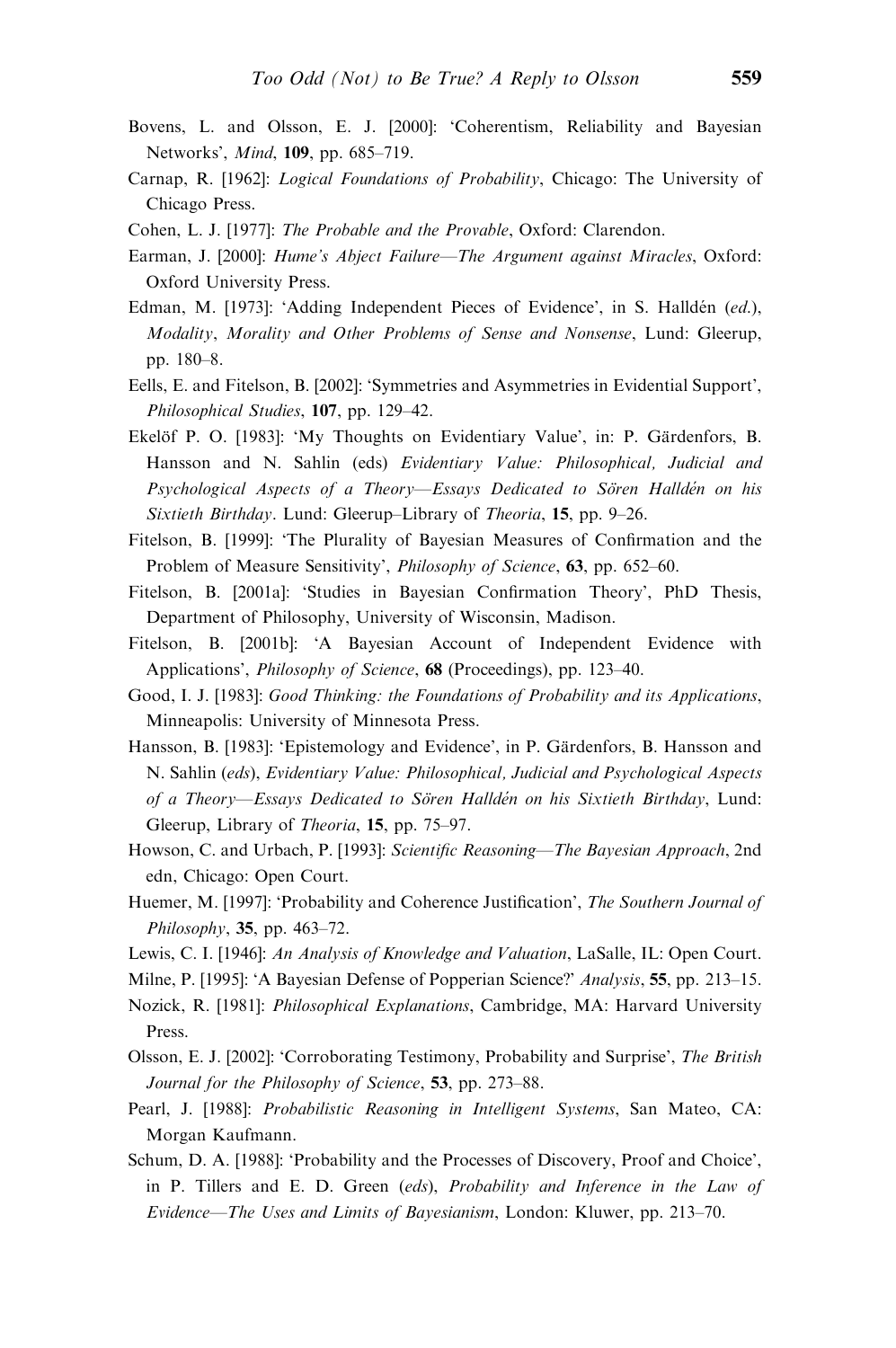### Appendix: Proofs of Theorems

#### A. Proof of Theorem 1

**Theorem 1** If (i) through (viii), then  $P(E_i|H, E_i) > P(E_i|H)$  for i, j = 1, 2 and  $i \neq j$ . We prove that  $P(E_2|H, E_1) > P(E_2|H)P(E_1|H, E_2) > P(E_1|H)$  is analogous.

Proof:

(1) 
$$
P(E_2|H) = P(E_2|H, U)P(U|H) + P(E_2|H, R)P(R|H)
$$
  
\t\t\t $= P(H)P(U) + P(R)$  by (i), (iii), and (vii), (viii)  
\n(2)  $P(E_1, E_2|H) = \frac{P(H|E_1, E_2)P(E_1, E_2)}{P(H)}$  by the Prob. Calc. (PC)  
\t\t\t $= P^2(H)P(U) + P(R)$  from Olsson's (U5) and (U6)  
\n(3)  $P(E_2|E_1, H) = \frac{P(E_1, E_2|H)}{P(E_1|H)}$  by PC  
\t\t\t $= \frac{P^2(H)P(U) + P(R)}{P(H)P(U) + P(R)}$  from (1) and (2)  
\n(4)  $P(E_2|E_1, H) - P(E_2|H) = \frac{(1 - P(H))^2 P(R) P(U)}{P(R) + P(H) P(U)} > 0$  from (1) and (3)

## B. Proof of Theorem 2

**Theorem 2** If (i) through (viii), then  $P(E_i|\neg H, E_i) > P(E_i|\neg H)$  for  $i, j = 1, 2$  and  $i \neq j$ . We prove that  $P(E_2|\neg H, E_1) > P(E_2|\neg H)$ .  $P(E_1|\neg H, E_2) > P(E_1|\neg H)$  is analogous.

Proof:

(1) 
$$
P(E_2|\neg H) = P(E_2|\neg H, U)P(U|\neg H) + P(E_2|\neg H, R)P(R|\neg H)
$$
  
=  $P(H)P(U)$  by (ii), (iv), and (viii)

(2) 
$$
P(E_1, E_2 | \neg H) = \frac{(1 - P(H | E_1, E_2)) P(E_1, E_2)}{1 - P(H)}
$$
 by PC

 $= P<sup>2</sup>(H)P(U)$  from Olsson's (U5) and (U6)

(3) 
$$
P(E_2|E_1, \neg H) = \frac{P(E_1, E_2|\neg H)}{P(E_1|\neg H)}
$$
 by PC  
=  $P(H)$  from (1) and (2)

(4) 
$$
P(E_2|E_1, \neg H) - P(E_2|\neg H) = P(H) - P(H)P(U) = P(H)P(R) > 0
$$
  
from (1) and (3)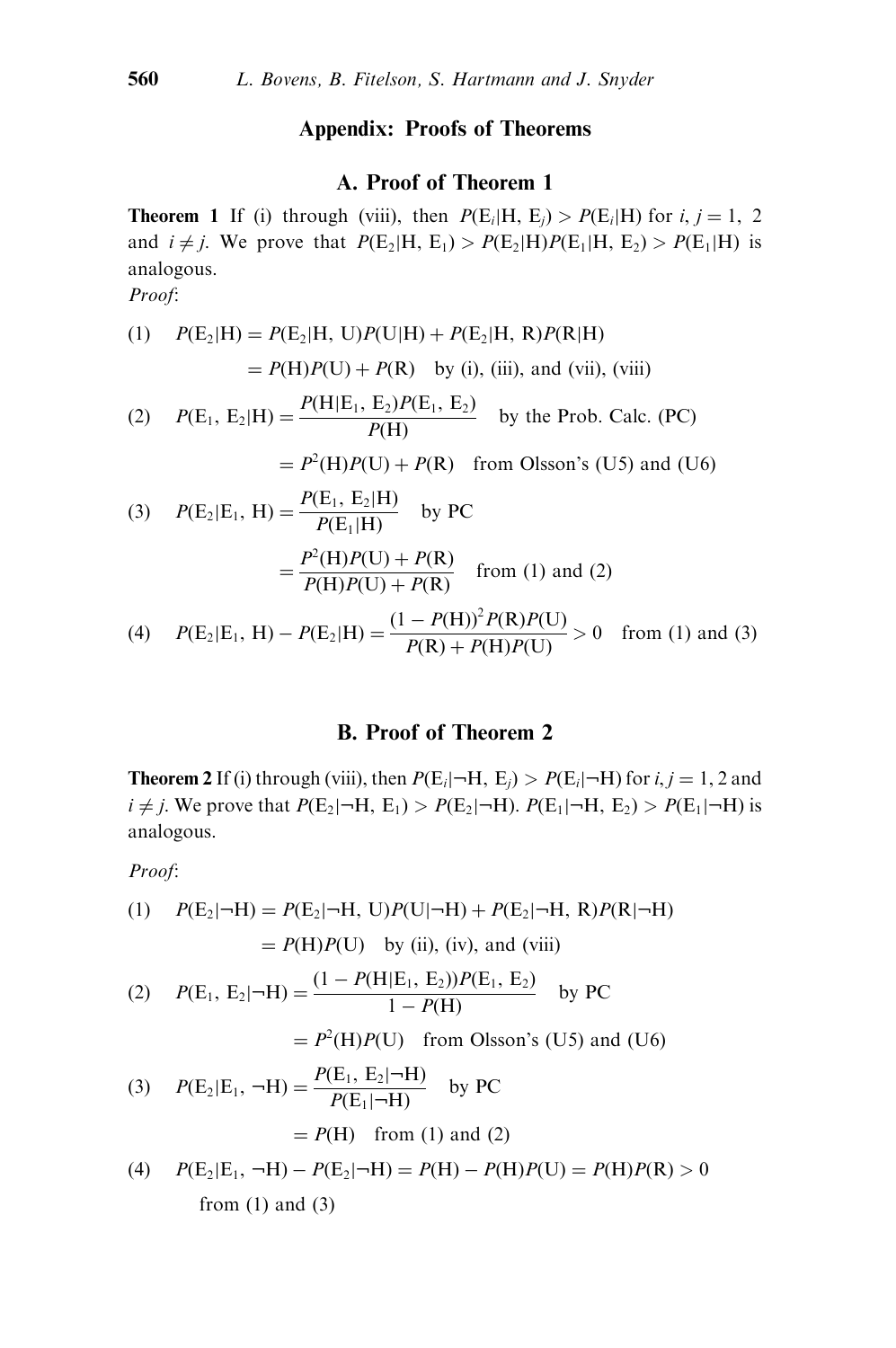## C. Proof of Theorem 3

Theorem 3

$$
P(H|E_1, E_2) = h^* = \frac{(h + \bar{h}r_1)(h + \bar{h}r_2)}{h + \bar{h}r_1r_2}
$$

#### Proof:

We calculate the posterior probability that H is true after having learned two independent incriminating witness reports. Let  $P(\mathbf{R}_i) = r_i$  be the chance that witness i is reliable and  $P(U_i) = 1 - r_i$ . We adopt the independence conditions in (1) and (2) and transpose the following assumptions from Olsson within the context of independent voters: for  $i = 1, 2, (i')$   $P(E_i|H, R_i) = 1$ ; (ii)  $P(E_i | \neg H, R_i) = 0$ ; (iii')  $P(E_i | H, U_i) = P(H)$ ; (iv')  $P(E_i | \neg H, U_i) = P(H)$ ; (vii')  $P(\mathbf{R}_i | \mathbf{H}) = P(\mathbf{R}_i) = P(\mathbf{R}_i | \mathbf{H})$ ; (viii')  $P(\mathbf{U}_i | \mathbf{H}) = P(\mathbf{U}_i) = P(\mathbf{U}_i | \mathbf{H})$ . The probability distribution over the random variables  $H$ ,  $R_1$ ,  $R_2$  is non-extreme.

(1) 
$$
P(H|E_1, E_2) = \frac{P(H)}{P(H) + \frac{P(E_1, E_2|\neg H)}{P(E_1, E_2|H)} P(\neg H)}
$$
 by PC

(2) = 
$$
\frac{P(H)}{P(H) + \frac{P(E_1|\neg H)}{P(E_1|H)} \frac{P(E_2|\neg H)}{P(E_2|H)} P(\neg H)}
$$
 by independence

Note that when the witnesses are independent, the likelihood ratio can be factorized, while this factorization does not hold in Olsson's analysis.

(3) 
$$
P(E_i|H) = P(E_i|R_i, H)P(R_i|H) + P(E_i|U_i, H)P(U_i|H) \text{ by } PC
$$

$$
= r_i + h\bar{r}_i \text{ by (i'), (iii') (vii') and (viii')}
$$

(4) 
$$
P(E_i|\neg H) = P(E_i|R_i, \neg H)P(R_i|\neg H) + P(E_i|U_i, \neg H)P(U_i|\neg H)
$$
 by PC  
=  $h\bar{r}_i$  by (ii'), (iv') (vii') and (viii')

(5) 
$$
P(H|E_1, E_2) = \frac{h}{h + \bar{h} \frac{h\bar{r}_1}{h + \bar{h}r_1} \frac{h\bar{r}_2}{h + \bar{h}r_2}}
$$
 from (2), (3) and (4)

This can be simplified to:

(6) 
$$
P(H|E_1, E_2) = \frac{(h + \bar{h}r_1)(h + \bar{h}r_2)}{h + \bar{h}r_1r_2}
$$

### D. Proof of Theorem 4

Theorem 4

$$
P(H|E_1, ..., E_n) = h^* = \frac{h}{h + \bar{h} \prod_{i=1}^n x_i}
$$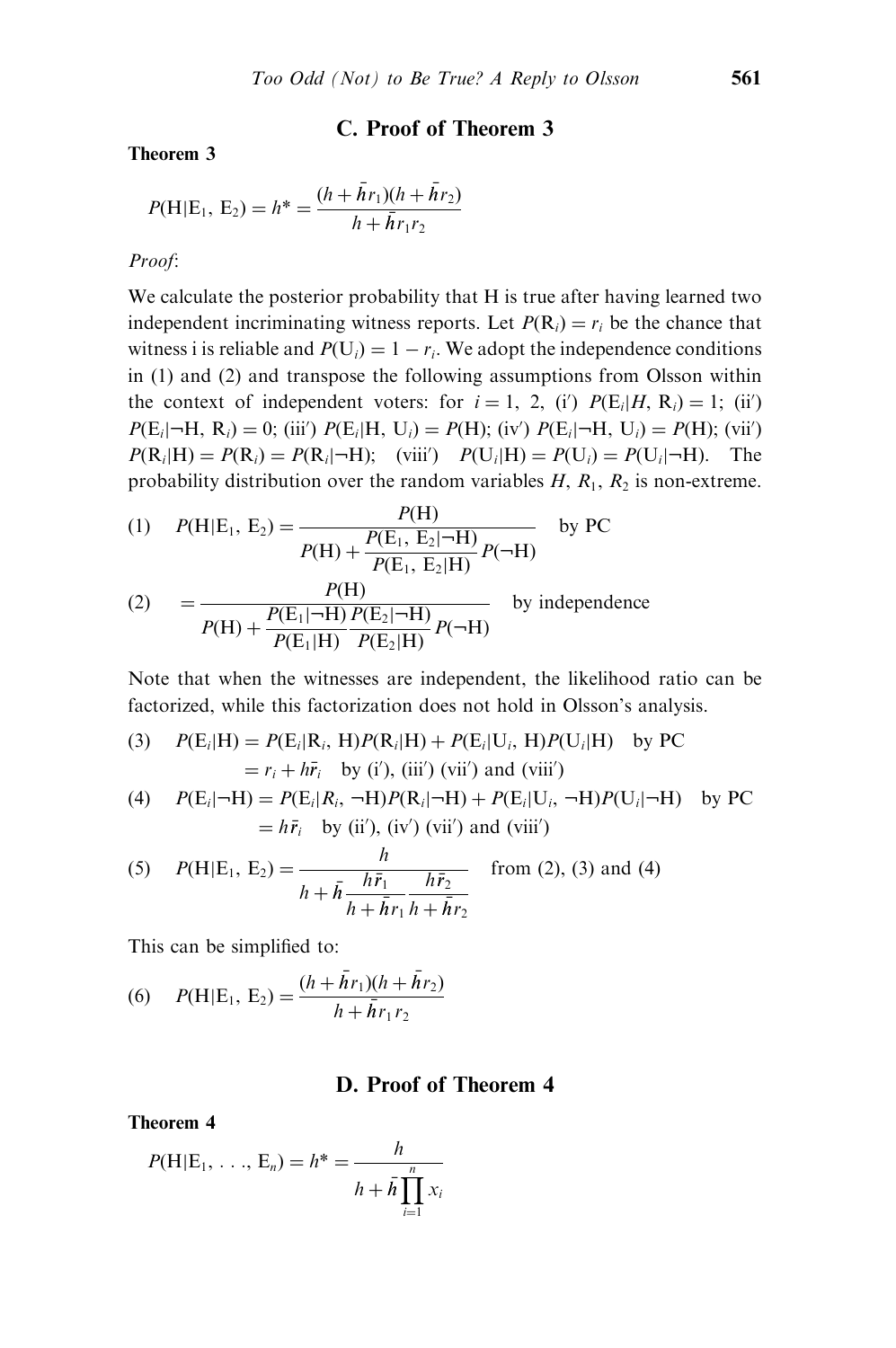with the likelihood ratios

$$
x_i = \frac{h\bar{r}_i}{h + \bar{h}r_i}
$$

for independent witnesses  $i = 1, \ldots, n$ .

#### Proof:

The proof follows by a straightforward generalization of Theorem 3.

# E. Proof of Theorem 5

**Theorem 5** If  $r_i = r$  for all  $i = 1, \ldots, n$ , then claim (C) holds if and only if  $h \in (0, h_{\min})$  with

$$
h_{\min} = \frac{(n-1)r}{1+(n-1)r}.
$$

Proof:

If all  $r_i = r$ , Theorem 4 simplifies to:

(1) 
$$
P(H|E_1, ..., E_n) = h^* = \frac{h}{h + \bar{h}x^n}
$$
 with  $x = \frac{h\bar{r}}{h + \bar{h}r}$ 

Differentiating  $h^*$  with respect to  $h$ , one obtains:

$$
(2) \quad \frac{\partial h^*}{\partial h} = \left(\frac{h^*}{h}\right)^2 x^n \left(1 - \frac{n r \bar{h}}{r + h \bar{r}}\right)
$$

We set this partial derivative to 0 and solve for  $h \in (0, 1)$ :

(3) 
$$
h_{\min} = \frac{(n-1)r}{(n-1)r+1}
$$

By examining the second derivative of  $h^*$  with respect to  $h$ , it can be shown that this value of h corresponds to the minimum of  $h^*$ .

# F. Proof of Theorem 6

In order to plot Figure 6, we used the following theorem:

**Theorem 6** For  $h > 0.50$ , the expected value of  $h^*$  for *n* independent witnesses is

$$
\langle h^*\rangle = \sum_{k=0}^{\infty} (-1)^k \left(\frac{\bar{h}}{h}\right)^k I_k^n(h) \text{ with } I_k(h) = \int_0^1 \frac{hx^k dx}{(h+\bar{h}x)^2}.
$$